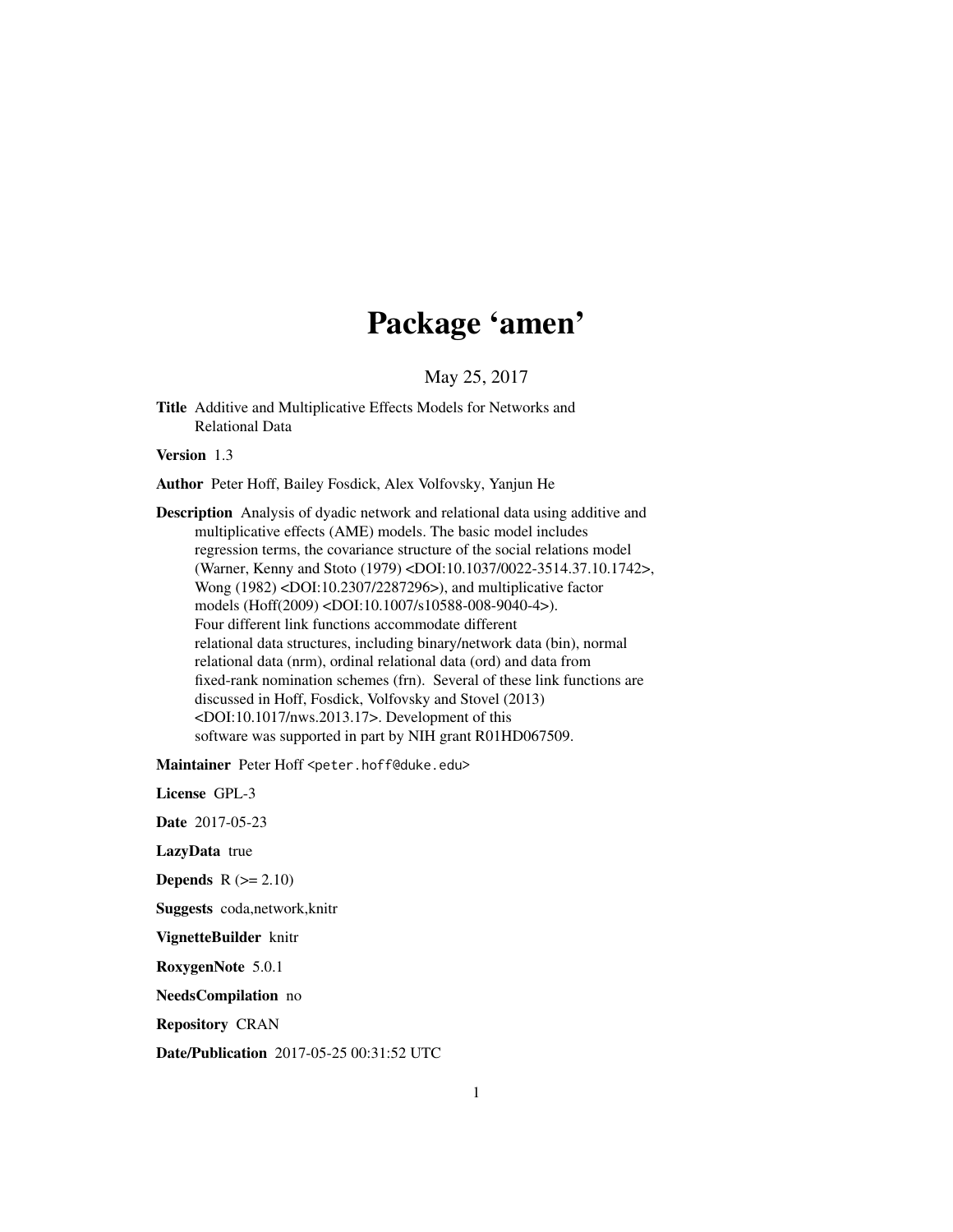# R topics documented:

|          | 3              |
|----------|----------------|
|          | $\overline{4}$ |
|          | $\overline{4}$ |
|          | 5              |
|          | 6              |
|          | 8              |
|          | 10             |
|          | 11             |
|          | 11             |
|          | 12             |
|          | 12             |
|          | 13             |
|          | 14             |
|          | 15             |
|          | 15             |
|          | 16             |
|          | 17             |
|          | 18             |
|          | 18             |
|          | 19             |
|          | 20             |
|          |                |
|          | 21             |
|          | 22             |
|          | 22             |
|          | 23             |
|          | 24             |
|          | 24             |
|          | 25             |
|          | 26             |
|          | 26             |
|          | 27             |
| rwish    | 28             |
|          | 29             |
|          | 29             |
|          | 30             |
|          | 31             |
|          | 32             |
|          | 32             |
|          | 33             |
| sheep    | 33             |
|          | 34             |
| simY frn | 34             |
|          | 35             |
|          | 35             |
|          | 36             |
|          | 37             |
|          |                |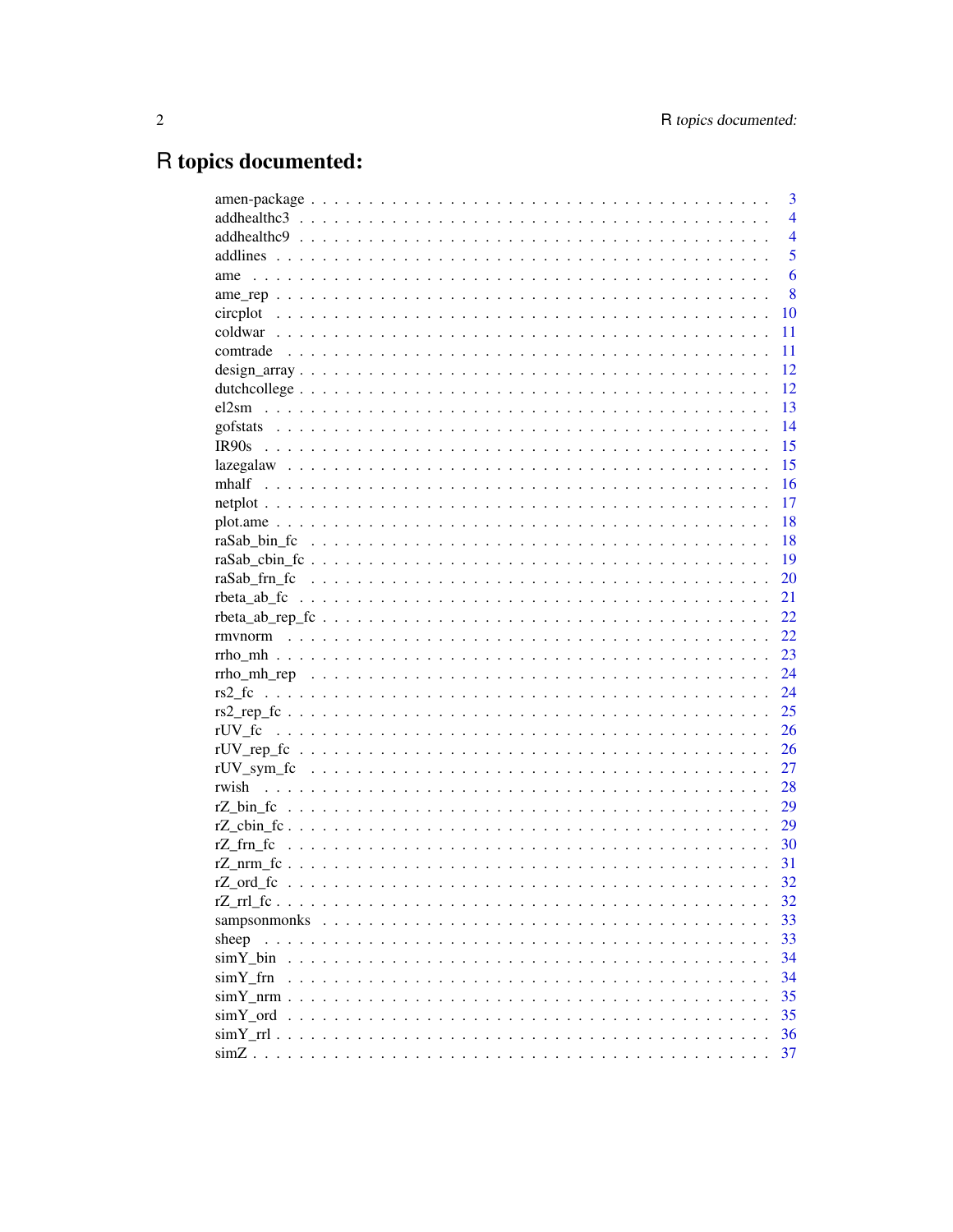### <span id="page-2-0"></span>amen-package 3

| Index |  |
|-------|--|
|       |  |
|       |  |
|       |  |
|       |  |
|       |  |
|       |  |
|       |  |
|       |  |
|       |  |
|       |  |
|       |  |
|       |  |

amen-package *Additive and Multiplicative Effects Models for Networks and Relational Data*

### Description

Analysis of network and relational data using additive and multiplicative effects (AME) models. The basic model includes regression terms, the covariance structure of the social relations model (Warner, Kenny and Stoto (1979), Wong (1982)), and multiplicative factor effects (Hoff(2009)). Four different link functions accommodate different relational data structures, including binary/network data (bin), normal relational data (nrm), ordinal relational data (ord) and data from fixed-rank nomination schemes (frn). Several of these link functions are discussed in Hoff, Fosdick, Volfovsky and Stovel (2013). Development of this software was supported in part by NICHD grant R01HD067509.

### Details

| Package: | amen       |
|----------|------------|
| Type:    | Package    |
| Version: | 1.3        |
| Date:    | 2017-05-23 |
| License: | $GPI - 3$  |
|          |            |

#### Author(s)

Peter Hoff, Bailey Fosdick, Alex Volfovsky, Yanjun He Maintainer: Peter Hoff <peter.hoff@duke.edu>

### Examples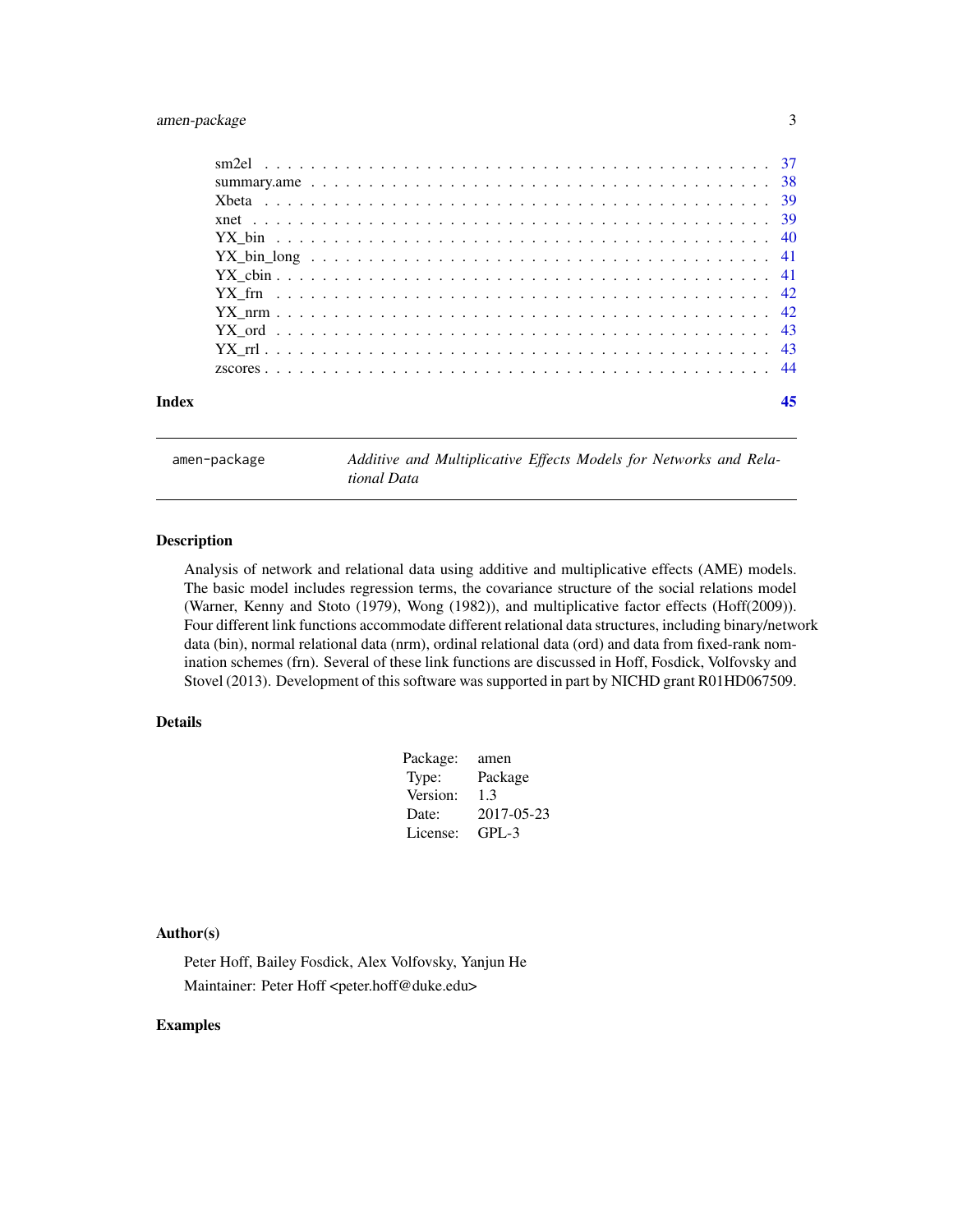```
data(YX_frn)
fit<-ame(YX_frn$Y,YX_frn$X,burn=5,nscan=5,odens=1,model="frn")
summary(fit)
plot(fit)
```
addhealthc3 *AddHealth community 3 data*

#### Description

A valued sociomatrix (Y) and matrix of nodal attributes (X) for students in community 3 of the AddHealth study.

- Y: A sociomatrix in which the value of the edge corresponds to an ad-hoc measure of intensity of the relation. Note that students were only allowed to nominate up to 5 male friends and 5 female friends.
- X: Matrix of students attributes, including sex, race (1=white, 2=black, 3=hispanic, 4=asian, 5=mixed/other) and grade.

#### Usage

data(addhealthc3)

#### Format

list

addhealthc9 *AddHealth community 9 data*

#### Description

A valued sociomatrix (Y) and matrix of nodal attributes (X) for students in community 9 of the AddHealth study.

- Y: A sociomatrix in which the value of the edge corresponds to an ad-hoc measure of intensity of the relation. Note that students were only allowed to nominate up to 5 male friends and 5 female friends.
- X: Matrix of students attributes, including sex, race (1=white, 2=black, 3=hispanic, 4=asian, 5=mixed/other) and grade.

<span id="page-3-0"></span>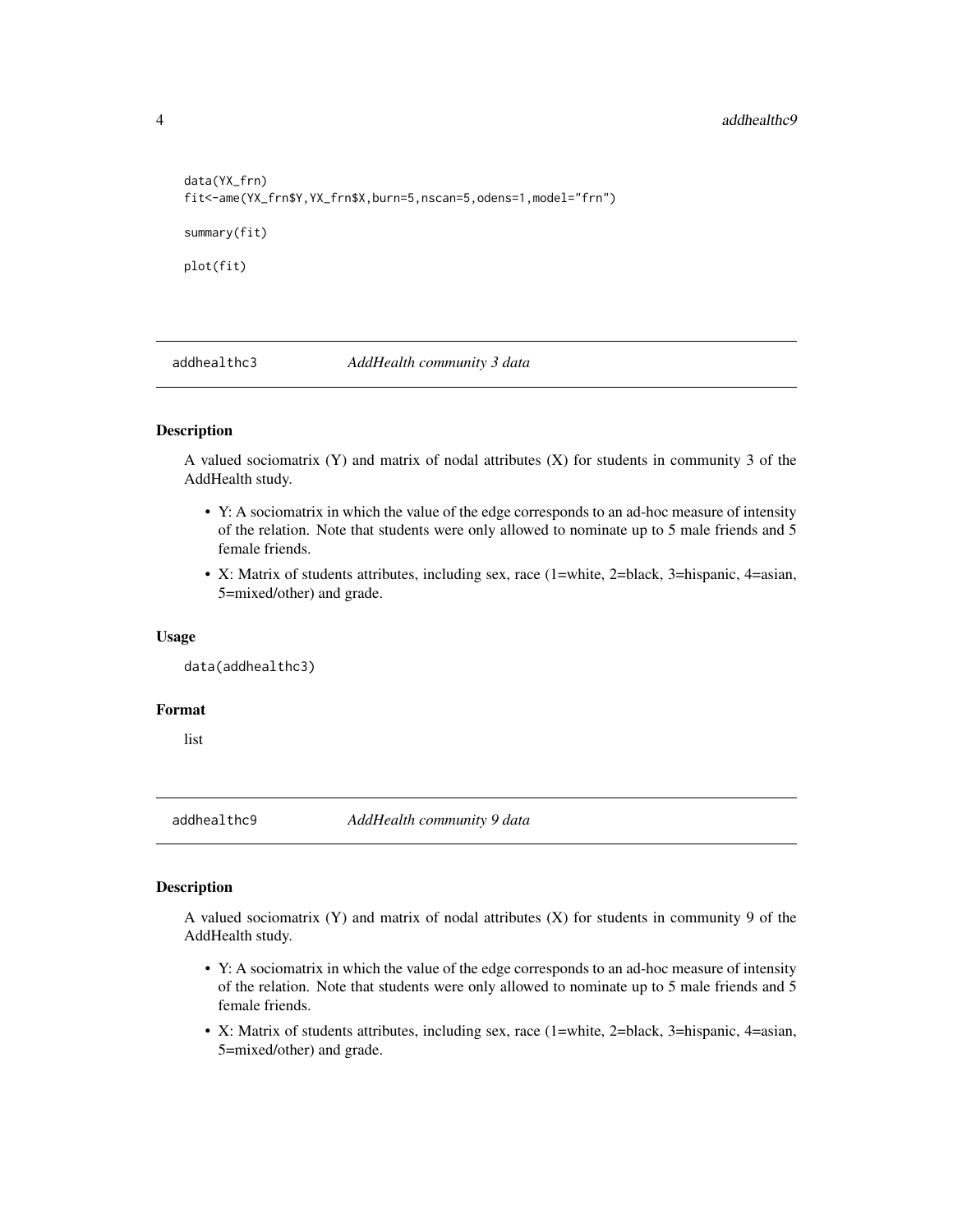#### <span id="page-4-0"></span>addlines 5

### Usage

data(addhealthc9)

### Format

list

addlines *Add lines*

### Description

Add lines to a network plot

### Usage

addlines(Y,X,col="lightblue",alength=0,...)

### Arguments

| Y        | a sociomatrix                                                                         |
|----------|---------------------------------------------------------------------------------------|
| $\times$ | coordinates of nodes                                                                  |
| col      | color of lines. Can be a vector of length equal to the number of edges to be<br>drawn |
| alength  | length of arrows to be drawn                                                          |
| $\cdot$  | additional plotting parameters                                                        |

### Author(s)

Peter Hoff

### Examples

```
data(addhealthc3)
Y<-addhealthc3$Y
X<-xnet(Y)
netplot(Y,X)
addlines(Y,X,col=Y[Y!=0])
```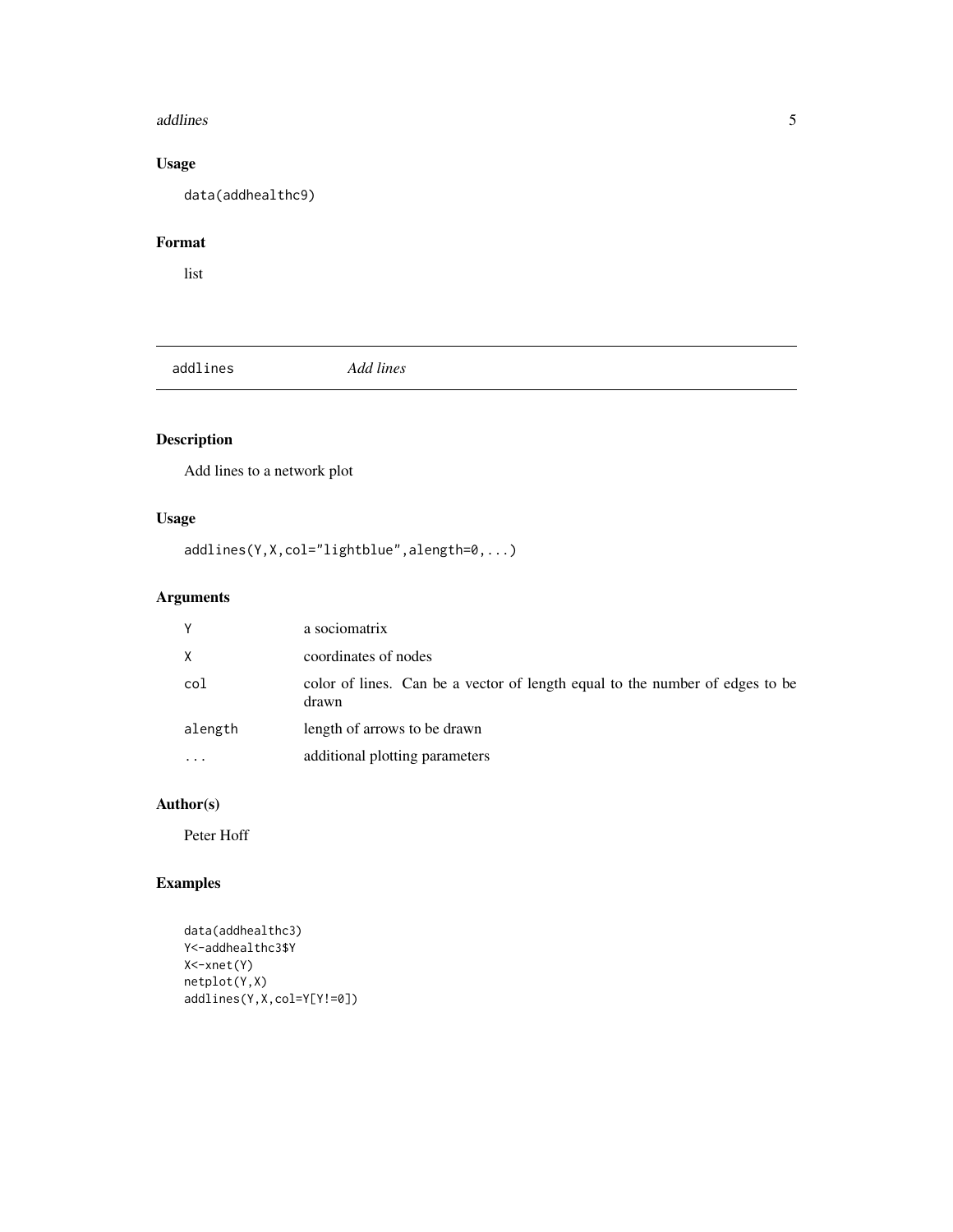<span id="page-5-0"></span>An MCMC routine providing a fit to an additive and multiplicative effects (AME) regression model to relational data of various types

### Usage

```
ame(Y, Xdyad=NULL, Xrow=NULL, Xcol=NULL, rvar = !(model=="rrl"),
cvar = TRUE, dcor = !symmetric, nvar=TRUE, R = 0, model="nrm",intercept=!is.element(model,c("rrl","ord")),
symmetric=FALSE,
odmax=rep(max(apply(Y>0,1,sum,na.rm=TRUE)),nrow(Y)), seed = 1, nscan =
10000, burn = 500, odens = 25, plot=TRUE, print = TRUE, gof=TRUE)
```
#### Arguments

| Υ         | an n x n square relational matrix of relations. See model below for various data<br>types.                                                      |
|-----------|-------------------------------------------------------------------------------------------------------------------------------------------------|
| Xdyad     | an n x n x pd array of covariates                                                                                                               |
| Xrow      | an n x pr matrix of nodal row covariates                                                                                                        |
| Xcol      | an n x pc matrix of nodal column covariates                                                                                                     |
| rvar      | logical: fit row random effects (asymmetric case)?                                                                                              |
| cvar      | logical: fit column random effects (asymmetric case)?                                                                                           |
| dcor      | logical: fit a dyadic correlation (asymmetric case)?                                                                                            |
| nvar      | logical: fit nodal random effects (symmetric case)?                                                                                             |
| R         | integer: dimension of the multiplicative effects (can be zero)                                                                                  |
| model     | character: one of "nrm", "bin", "ord", "cbin", "frn", "rrl" - see the details below                                                             |
| intercept | logical: fit model with an intercept?                                                                                                           |
| symmetric | logical: Is the sociomatrix symmetric by design?                                                                                                |
| odmax     | a scalar integer or vector of length n giving the maximum number of nomina-<br>tions that each node may make - used for "frn" and "cbin" models |
| seed      | random seed                                                                                                                                     |
| nscan     | number of iterations of the Markov chain (beyond burn-in)                                                                                       |
| burn      | burn in for the Markov chain                                                                                                                    |
| odens     | output density for the Markov chain                                                                                                             |
| plot      | logical: plot results while running?                                                                                                            |
| print     | logical: print results while running?                                                                                                           |
| gof       | logical: calculate goodness of fit statistics?                                                                                                  |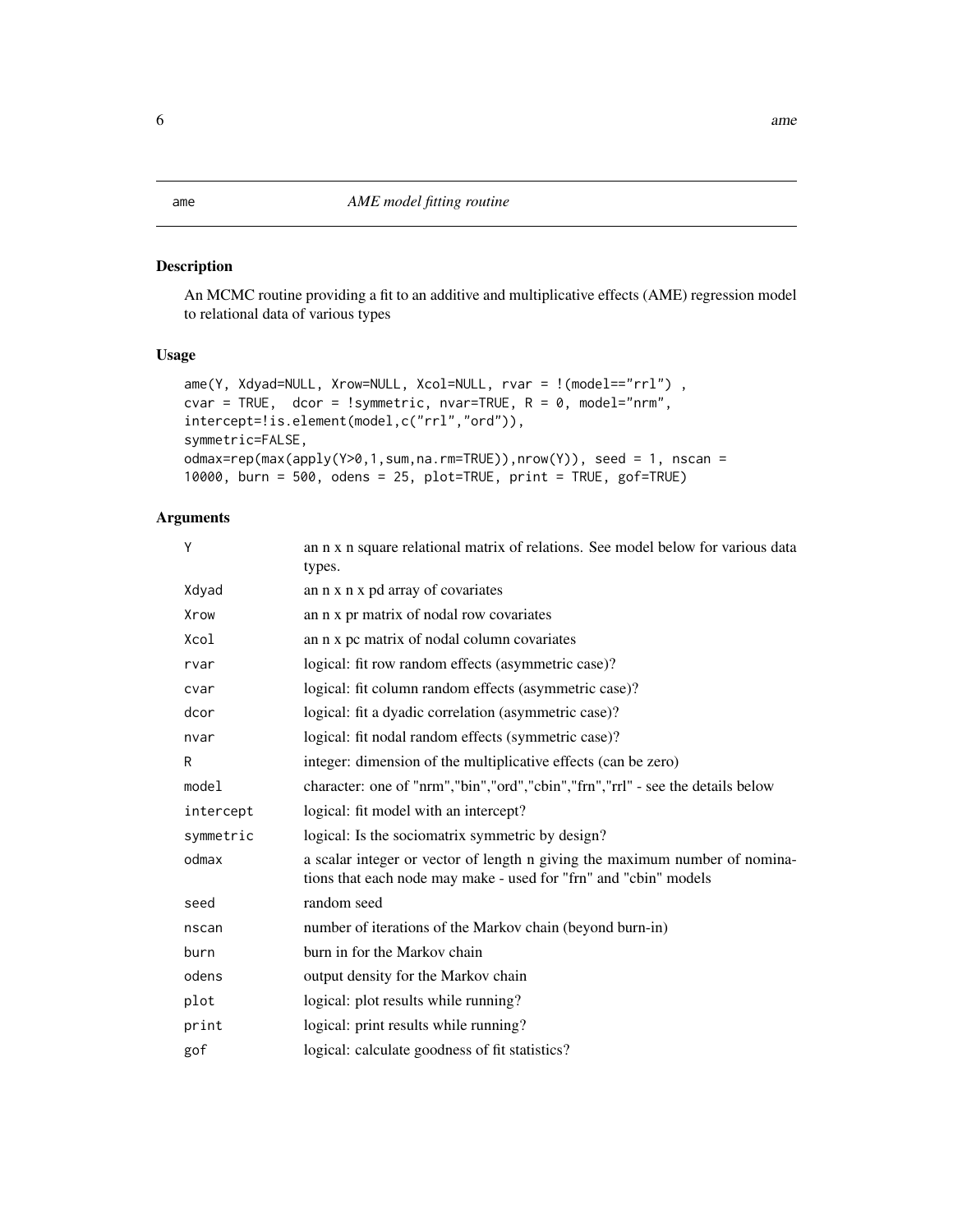This command provides posterior inference for parameters in AME models of relational data, assuming one of six possible data types/models:

"nrm": A normal AME model.

"bin": A binary probit AME model.

"ord": An ordinal probit AME model. An intercept is not identifiable in this model.

"cbin": An AME model for censored binary data. The value of 'odmax' specifies the maximum number of links each row may have.

"frn": An AME model for fixed rank nomination networks. A higher value of the rank indicates a stronger relationship. The value of 'odmax' specifies the maximum number of links each row may have.

"rrl": An AME model based on the row ranks. This is appropriate if the relationships across rows are not directly comparable in terms of scale. An intercept, row random effects and row regression effects are not estimable for this model.

#### Value

| <b>BETA</b>  | posterior samples of regression coefficients                                                                |
|--------------|-------------------------------------------------------------------------------------------------------------|
| VC           | posterior samples of the variance parameters                                                                |
| <b>APM</b>   | posterior mean of additive row effects a                                                                    |
| <b>BPM</b>   | posterior mean of additive column effects b                                                                 |
| U            | posterior mean of multiplicative row effects u                                                              |
| V            | posterior mean of multiplicative column effects v (asymmetric case)                                         |
| <b>UVPM</b>  | posterior mean of UV (asymmetric case)                                                                      |
| <b>ULUPM</b> | posterior mean of ULU (symmetric case)                                                                      |
| L            | posterior mean of L (symmetric case)                                                                        |
| EZ           | estimate of expectation of Z matrix                                                                         |
| <b>YPM</b>   | posterior mean of Y (for imputing missing values)                                                           |
| <b>GOF</b>   | observed (first row) and posterior predictive (remaining rows) values of four<br>goodness-of-fit statistics |

#### Author(s)

Peter Hoff

### Examples

data(YX\_frn) fit<-ame(YX\_frn\$Y,YX\_frn\$X,burn=5,nscan=5,odens=1,model="frn") # you should run the Markov chain much longer than this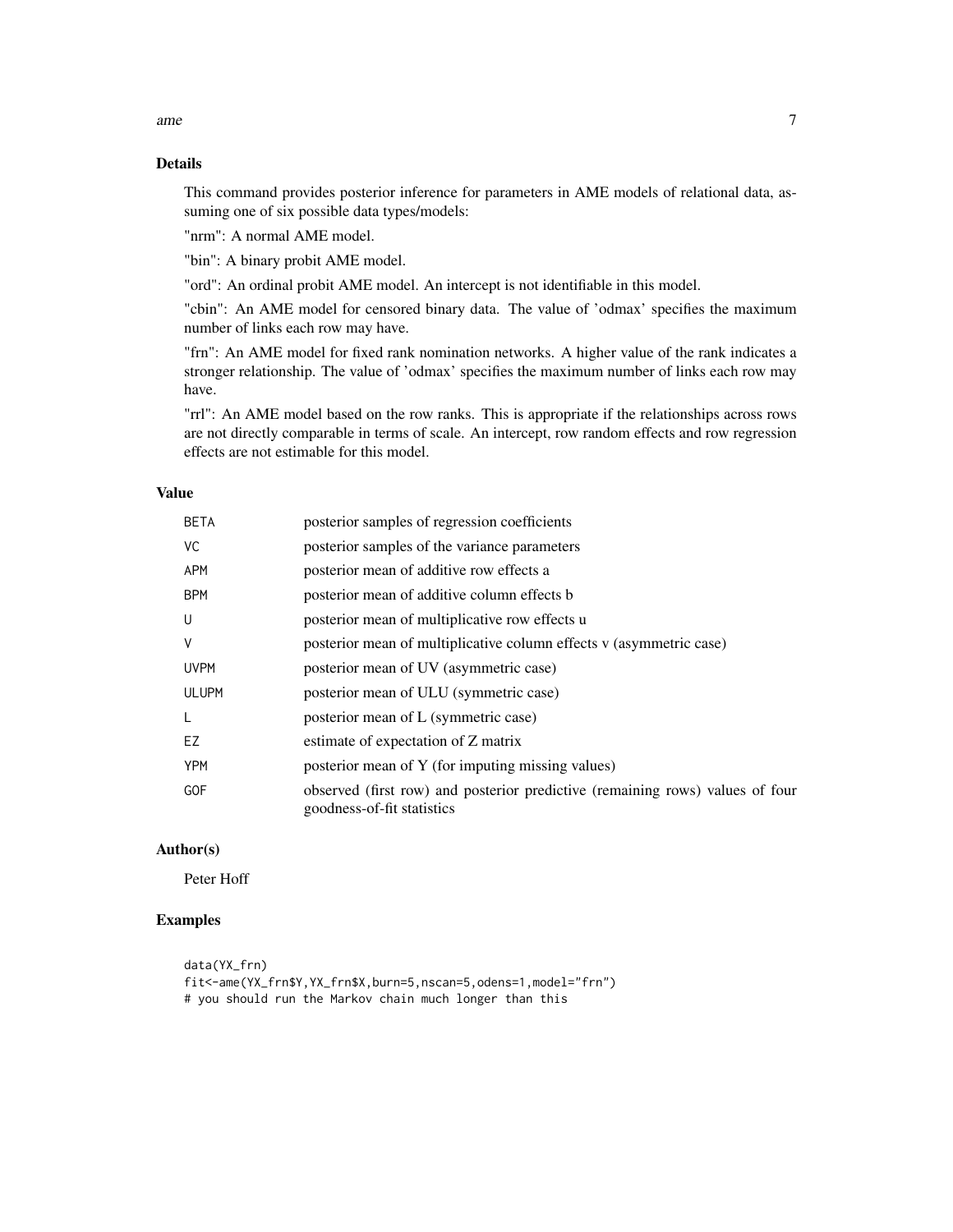An MCMC routine providing a fit to an additive and multiplicative effects (AME) regression model to replicated relational data of various types.

### Usage

```
ame_rep(Y,Xdyad=NULL, Xrow=NULL, Xcol=NULL, rvar = !(model=="rrl")
, cvar = TRUE, dcor = !symmetric, nvar=TRUE, R = 0, model="nrm",
intercept=!is.element(model,c("rrl","ord")),
symmetric=FALSE,
odmax=rep(max(apply(Y>0,c(1,3),sum,na.rm=TRUE)),nrow(Y[,,1])), seed = 1,
nscan = 10000, burn = 500, odens = 25, plot=TRUE, print = TRUE, gof=TRUE)
```
### Arguments

| γ         | an n x n x T array of relational matrix, where the third dimension correponds to<br>replicates (over time, for example). See model below for various data types. |  |
|-----------|------------------------------------------------------------------------------------------------------------------------------------------------------------------|--|
| Xdyad     | an n x n x pd x T array of covariates                                                                                                                            |  |
| Xrow      | an n x pr x T array of nodal row covariates                                                                                                                      |  |
| Xcol      | an n x pc x T array of nodal column covariates                                                                                                                   |  |
| rvar      | logical: fit row random effects (asymmetric case)?                                                                                                               |  |
| cvar      | logical: fit column random effects (asymmetric case)?                                                                                                            |  |
| dcor      | logical: fit a dyadic correlation (asymmetric case)?                                                                                                             |  |
| nvar      | logical: fit nodal random effects (symmetric case)?                                                                                                              |  |
| R         | integer: dimension of the multiplicative effects (can be zero)                                                                                                   |  |
| model     | character: one of "nrm", "bin", "ord", "cbin", "frn", "rrl" - see the details below                                                                              |  |
| intercept | logical: fit model with an intercept?                                                                                                                            |  |
| symmetric | logical: Is the sociomatrix symmetric by design?                                                                                                                 |  |
| odmax     | a scalar integer or vector of length n giving the maximum number of nomina-<br>tions that each node may make - used for "frn" and "cbin" models                  |  |
| seed      | random seed                                                                                                                                                      |  |
| nscan     | number of iterations of the Markov chain (beyond burn-in)                                                                                                        |  |
| burn      | burn in for the Markov chain                                                                                                                                     |  |
| odens     | output density for the Markov chain                                                                                                                              |  |
| plot      | logical: plot results while running?                                                                                                                             |  |
| print     | logical: print results while running?                                                                                                                            |  |
| gof       | logical: calculate goodness of fit statistics?                                                                                                                   |  |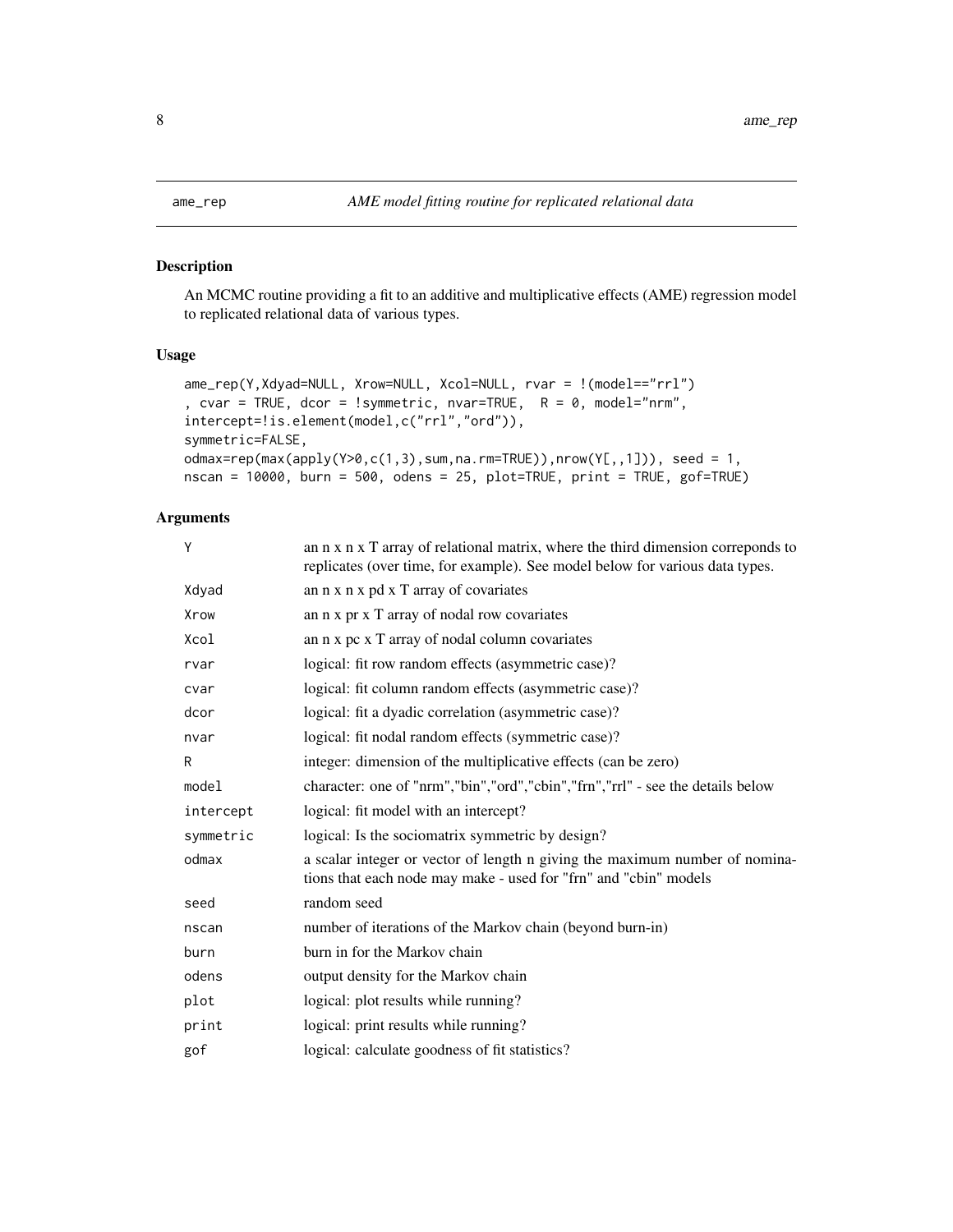#### ame\_rep 9

### Details

This command provides posterior inference for parameters in AME models of independent replicated relational data, assuming one of six possible data types/models:

"nrm": A normal AME model.

"bin": A binary probit AME model.

"ord": An ordinal probit AME model. An intercept is not identifiable in this model.

"cbin": An AME model for censored binary data. The value of 'odmax' specifies the maximum number of links each row may have.

"frn": An AME model for fixed rank nomination networks. A higher value of the rank indicates a stronger relationship. The value of 'odmax' specifies the maximum number of links each row may have.

"rrl": An AME model based on the row ranks. This is appropriate if the relationships across rows are not directly comparable in terms of scale. An intercept, row random effects and row regression effects are not estimable for this model.

### Value

| <b>BETA</b>  | posterior samples of regression coefficients                                                                |
|--------------|-------------------------------------------------------------------------------------------------------------|
| VC.          | posterior samples of the variance parameters                                                                |
| <b>APM</b>   | posterior mean of additive row effects a                                                                    |
| <b>BPM</b>   | posterior mean of additive column effects b                                                                 |
| U            | posterior mean of multiplicative row effects u                                                              |
| V            | posterior mean of multiplicative column effects v (asymmetric case)                                         |
| <b>UVPM</b>  | posterior mean of UV                                                                                        |
| <b>ULUPM</b> | posterior mean of ULU (symmetric case)                                                                      |
| L            | posterior mean of L (symmetric case)                                                                        |
| EZ           | estimate of expectation of Z matrix                                                                         |
| <b>YPM</b>   | posterior mean of Y (for imputing missing values)                                                           |
| <b>GOF</b>   | observed (first row) and posterior predictive (remaining rows) values of four<br>goodness-of-fit statistics |

#### Author(s)

Peter Hoff, Yanjun He

### Examples

```
data(YX_bin_long)
fit<-ame_rep(YX_bin_long$Y,YX_bin_long$X,burn=5,nscan=5,odens=1,model="bin")
# you should run the Markov chain much longer than this
```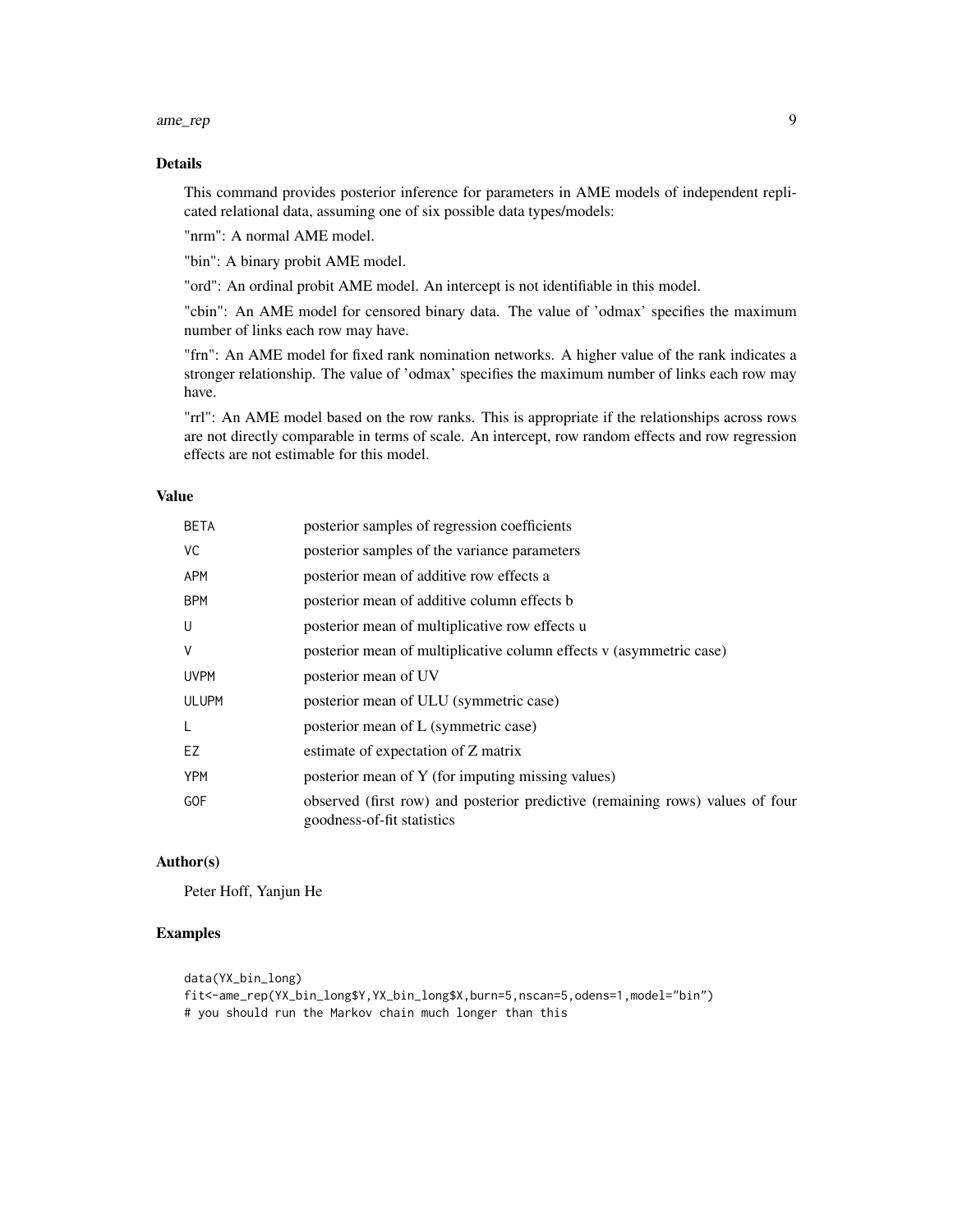<span id="page-9-0"></span>

Produce a circular network plot.

### Usage

```
circplot(Y, U = NULL, V = NULL, row.name = rownames(Y),col.names = colnames(Y), plotnames = TRUE, vscale = 0.8,pscale = 1.75, lcol = "gray", rcol = "brown", ccol = "blue",
 pch = 16, lty = 3, jitter = 0.1 * (nrow(Y)/(1 + nrow(Y))), bty = "n",
  add = FALSE)
```
#### Arguments

| Y         | (matrix) m by n relational matrix.                              |
|-----------|-----------------------------------------------------------------|
| U         | (matrix) m by 2 matrix of row factors of Y.                     |
| V         | (matrix) n by 2 matrix of column factors of Y.                  |
| row.names | (character vector) names of the row objects.                    |
| col.names | (character vector) names of the columns objects.                |
| plotnames | (logical) plot row and column names.                            |
| vscale    | (scalar) scaling factor for V coordinates.                      |
| pscale    | (scalar) scaling factor for plotting characters.                |
| lcol      | (scalar or vector) line color(s) for the nonzero elements of Y. |
| rcol      | (scalar or vector) node color(s) for the rows.                  |
| ccol      | (scalar or vector) node color(s) for the columns.               |
| pch       | (integer) plotting character.                                   |
| lty       | (integer) line type.                                            |
| jitter    | (scalar) a number to control jittering of nodes.                |
| bty       | (character) bounding box type.                                  |
| add       | (logical) add to existing plot                                  |

### Details

This function creates a circle plot of a relational matrix or social network. If not supplied via U and V, two-dimensional row factors and column factors are computed from the SVD of Y, scaled versions of which are used to plot positions on the outside edge (U) and inside edge (V) of the circle plot. The magnitudes of the plotting characters are determined by the magnitudes of the rows of U and V. Segments are drawn between each row object i and column object j for which  $Y[i,j]!=0$ .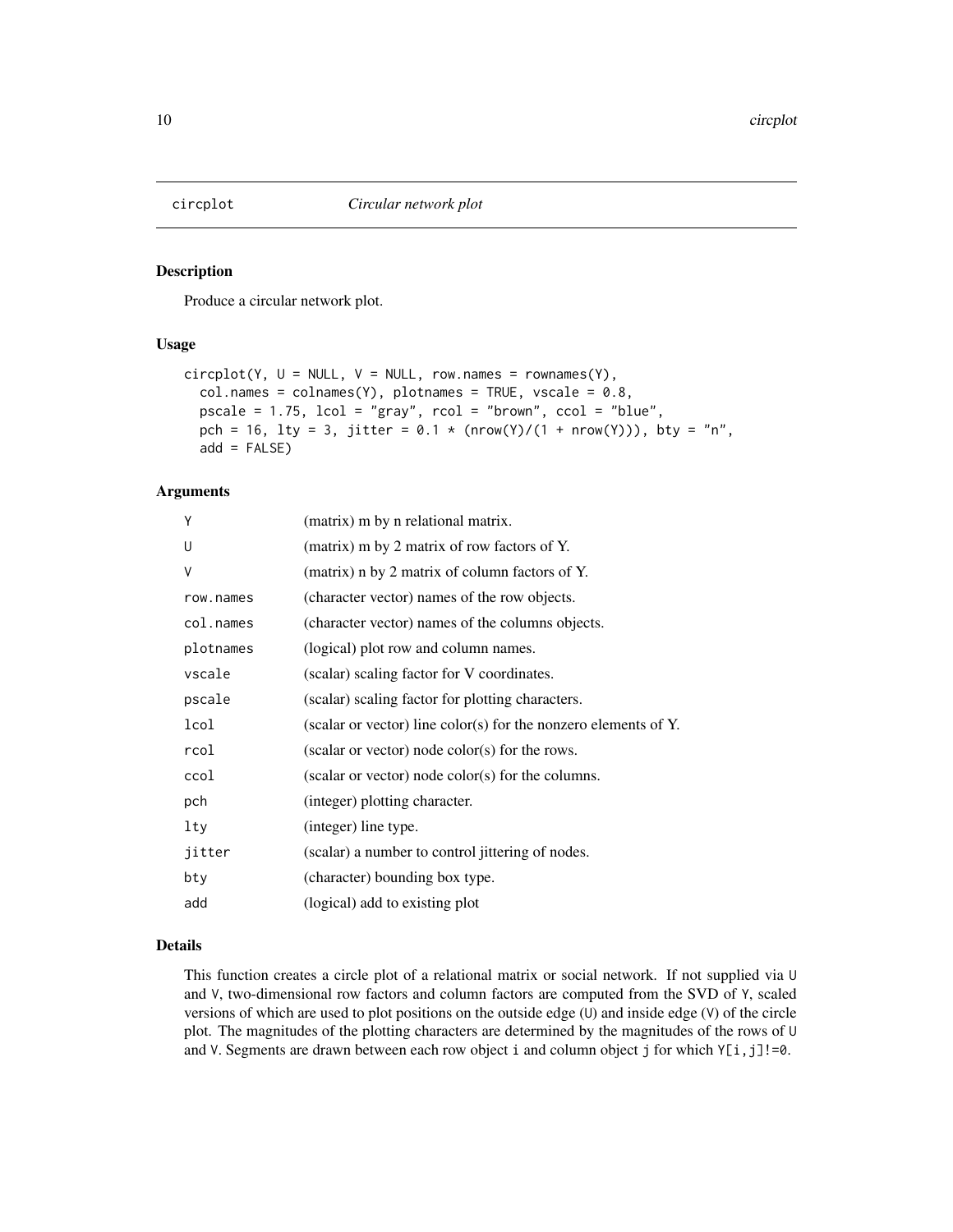#### <span id="page-10-0"></span>coldwar the contract of the contract of the contract of the contract of the contract of the contract of the contract of the contract of the contract of the contract of the contract of the contract of the contract of the co

#### Author(s)

Peter Hoff

#### Examples

```
data(IR90s)
circplot(IR90s$dyadvars[,,1])
```
coldwar *Cold War data*

#### Description

Positive and negative relations between countries during the cold war

#### Format

A list including the following dyadic and nodal variables:

- cc: a socioarray of ordinal levels of military cooperation (positive) and conflict (negative), every 5 years;
- distance: between-country distance (in thousands of kilometers);
- gdp: country gdp in dollars every 5 years;
- polity: country polity every 5 years.

#### Source

Xun Cao : <http://polisci.la.psu.edu/people/xuc11>

comtrade *Comtrade data*

#### Description

Eleven years of import and export data between 229 countries. The data use the SITC Rev. 1 commodity classification, aggregated at the first level (AG1).

#### Format

A list consisting of a socioarray Trade and a vector dollars2010 of inflation rates. The socioarray gives yearly trade volume (exports and imports) in dollars for 10 different commodity classes for eleven years between 229 countries. This gives a five-way array. The first index is the reporting country, so Trade[i,j,t,k,1] is what i reports for exports to j, but in general this is not the same as  $Trade[j,i,t,k,2]$ , what j reports as importing from i.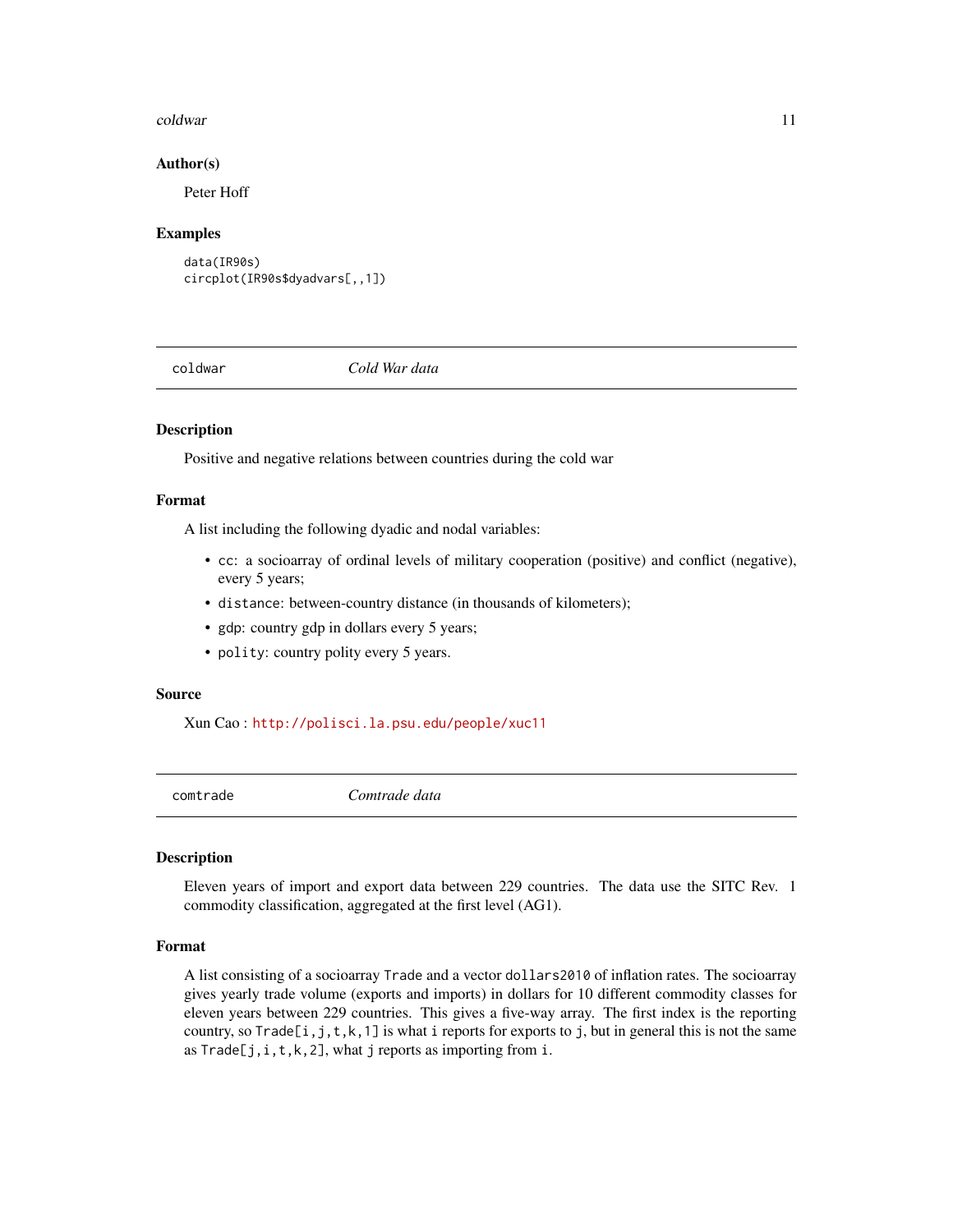<span id="page-11-0"></span><http://comtrade.un.org/>, <http://www.measuringworth.com/>

| design_array | Computes the design socioarray of covariate values |
|--------------|----------------------------------------------------|
|              |                                                    |

#### Description

Computes the design socioarray of covariate values for an AME fit

### Usage

design\_array(Xrow=NULL,Xcol=NULL,Xdyad=NULL,intercept=TRUE,n)

#### Arguments

| Xrow      | an n x pr matrix of row covariates       |
|-----------|------------------------------------------|
| Xcol      | an n x pc matrix of column covariates    |
| Xdyad     | an n x n x pd array of dyadic covariates |
| intercept | logical                                  |
|           | number of rows/columns                   |

### Value

an n x n x (pr+pc+pd+intercept) 3-way array

#### Author(s)

Peter Hoff

dutchcollege *Dutch college data*

### Description

Longitudinal relational measurements and nodal characteristics of Dutch college students, described in van de Bunt, van Duijn, and Snijders (1999). The time interval between the first four measurements was three weeks, whereas the interval between the last three was six weeks.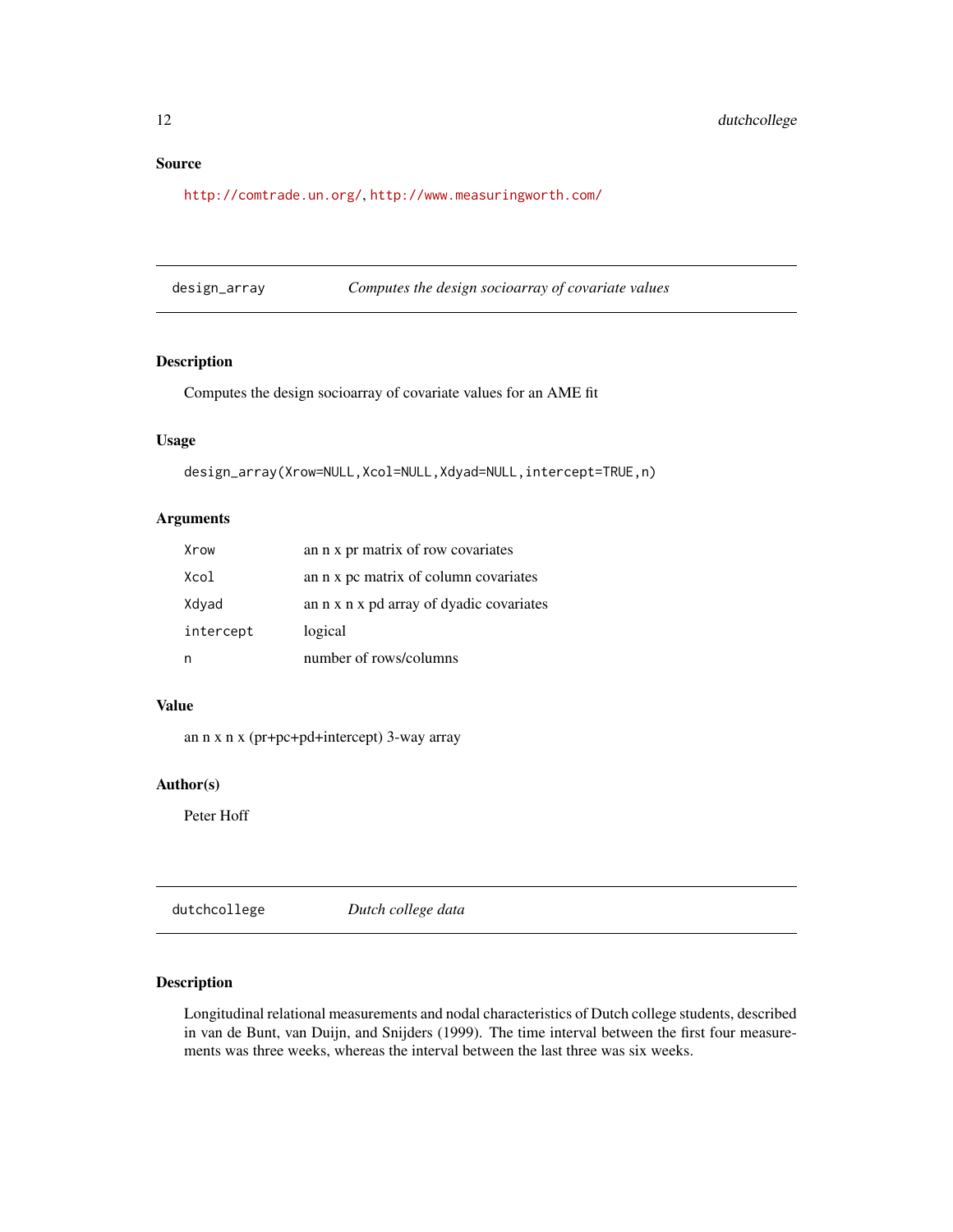#### <span id="page-12-0"></span> $e^{i2\pi i}$  and  $e^{i2\pi i}$  13

### Format

A list consisting of a socioarray Y and a matrix X of static nodal attributes. The relational measurements range from -1 to 4, indicating the following:

- -1 a troubled or negative relationship
- 0 don't know
- 1 neutral relationship
- 2 friendly
- 3 friendship
- 4 best friends

#### Source

Linton Freeman

#### el2sm *Edgelist to sociomatrix*

### Description

Construction of a sociomatrix from an edgelist

### Usage

```
el2sm(el,directed=TRUE,nadiag=all(el[,1]!=el[,2]))
```
### Arguments

| el       | a matrix in which each row contains the indices of an edge and possibly the<br>weight for the edge          |
|----------|-------------------------------------------------------------------------------------------------------------|
| directed | if FALSE, then a relation is placed in both entry ij and ji of the sociomatrix, for<br>each edge ij (or ji) |
| nadiag   | put NAs on the diagonal                                                                                     |

### Value

a sociomatrix

#### Author(s)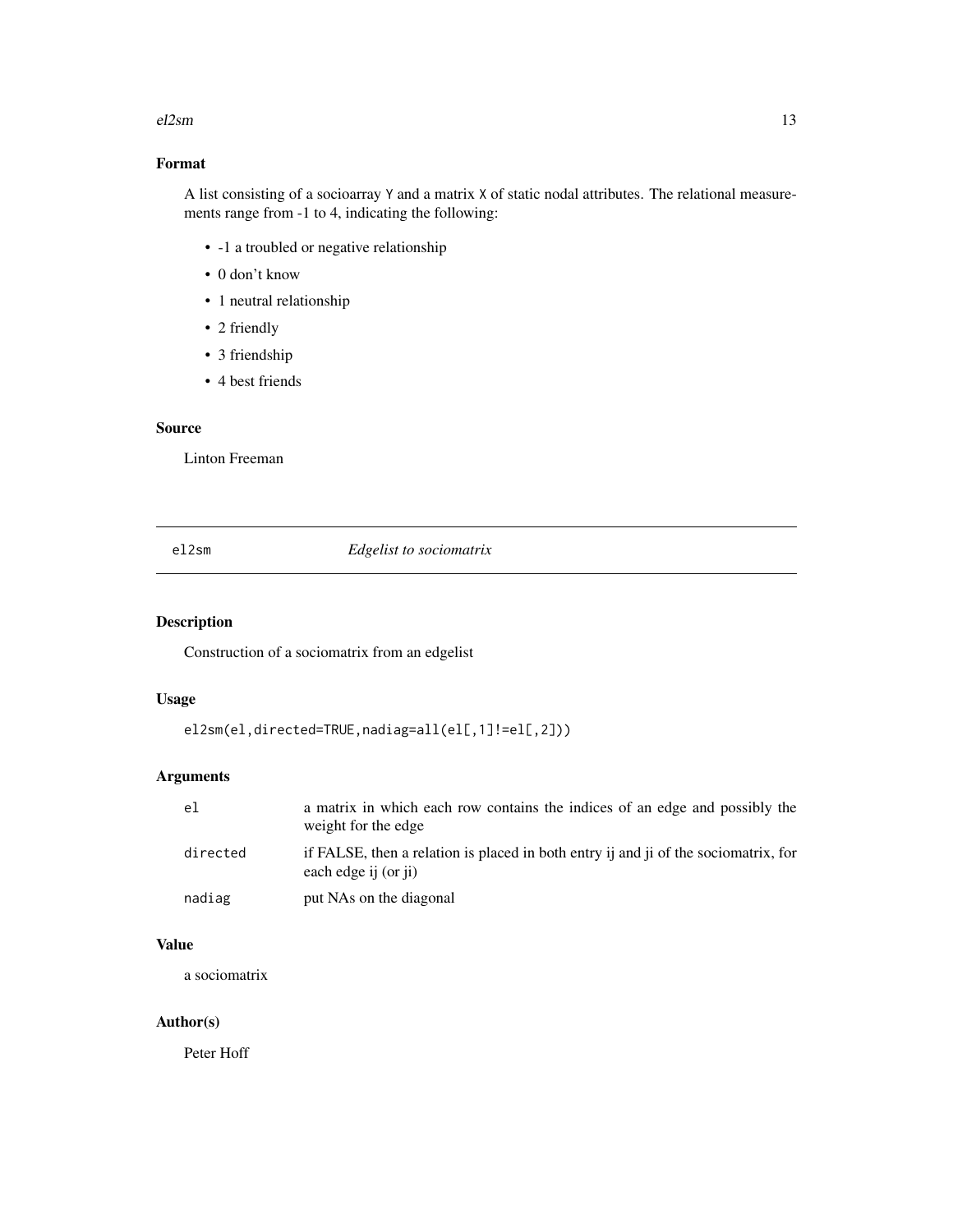#### <span id="page-13-0"></span>14 gofstats and the set of the set of the set of the set of the set of the set of the set of the set of the set of the set of the set of the set of the set of the set of the set of the set of the set of the set of the set

### Examples

```
Y<-matrix(rpois(10*10,.5),10,10) ; diag(Y)<-NA
E<-sm2el(Y)
el2sm(E) - Y
```
gofstats *Goodness of fit statistics*

### Description

Goodness of fit statistics evaluating second and third-order dependence patterns

### Usage

gofstats(Y)

### Arguments

Y a relational data matrix

### Value

a vector of gof statistics

### Author(s)

Peter Hoff

### Examples

data(YX\_nrm)

gofstats(YX\_nrm\$Y)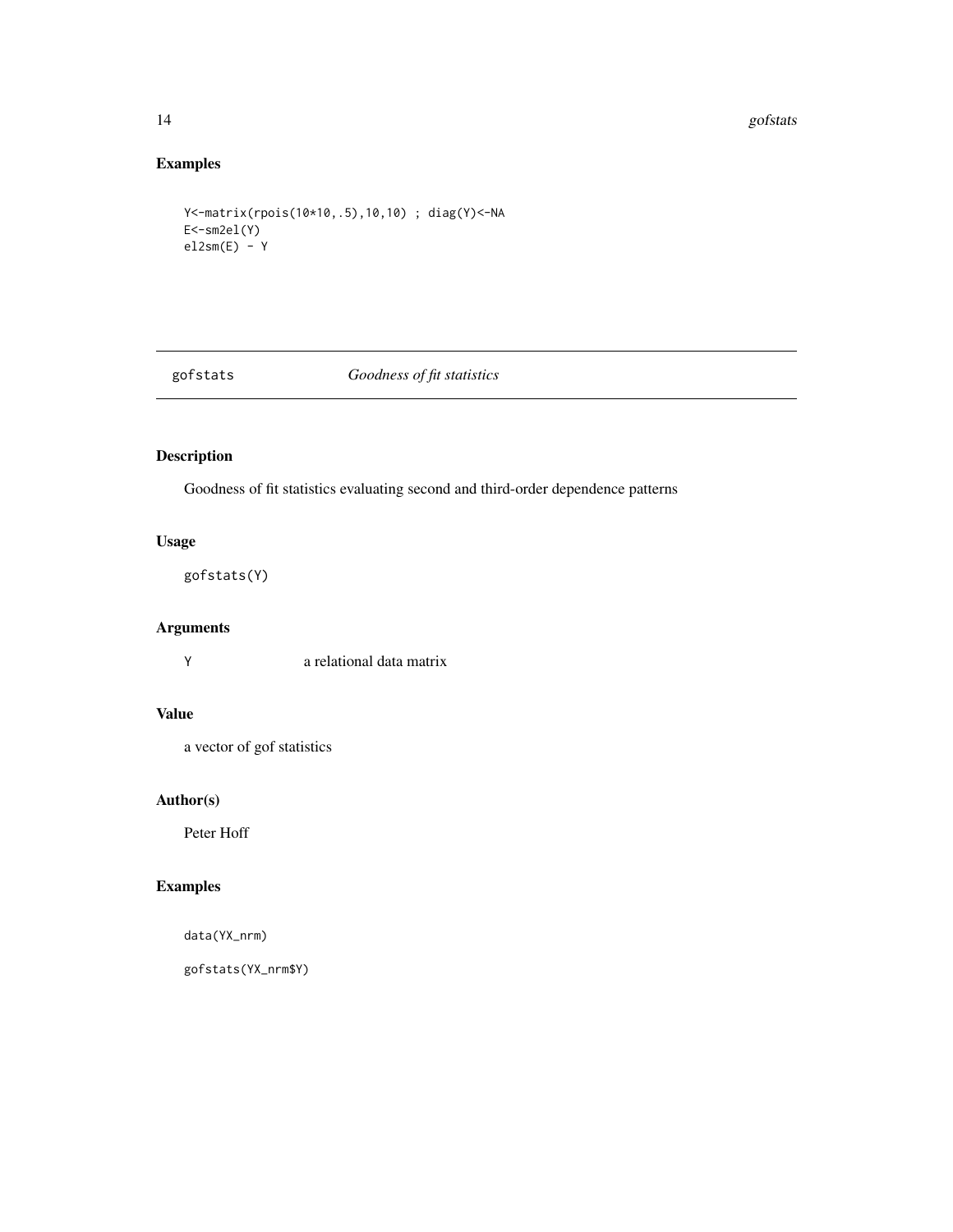<span id="page-14-0"></span>A relational dataset recording a variety of nodal and dyadic variables on countries in the 1990s, including information on conflicts, trade and other variables. Except for the conflict variable, the variables are averages across the decade.

### Format

A list consisting of a socioarray dyadvars of dyadic variables and matrix nodevars of nodal variables. The dyadic variables include

- total number of conflicts;
- exports (in billions of dollars);
- distance (in thousands of kilometers);
- number of shared IGOs (averages across the years);
- polity interaction.

The nodal variables include

- population (in millions);
- gdp (in billions of dollars);
- polity

### Source

Michael Ward.

lazegalaw *Lazega's law firm data*

### Description

Several nodal and dyadic variables measured on 71 attorneys in a law firm.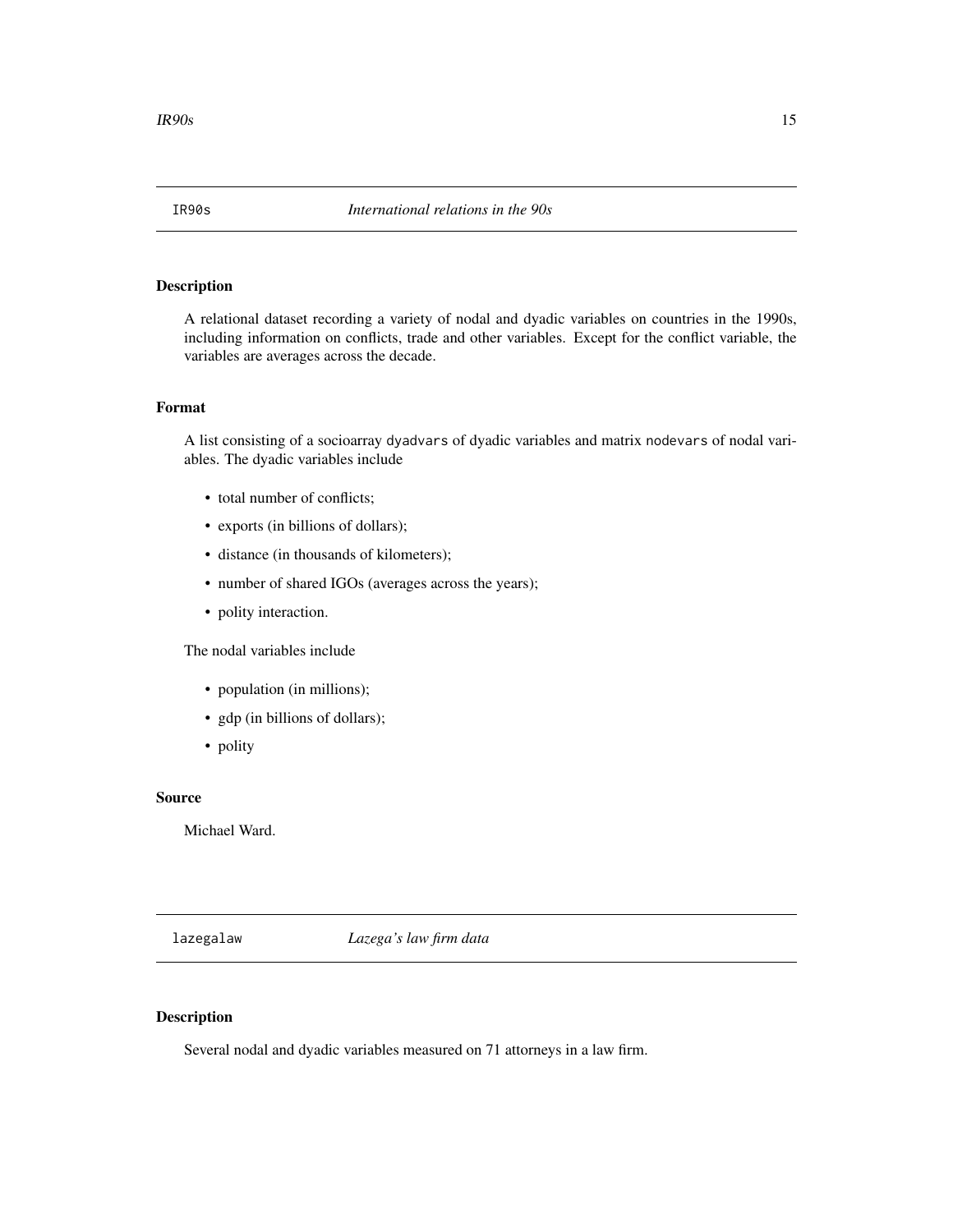### <span id="page-15-0"></span>Format

A list consisting of a socioarray Y and a nodal attribute matrix X.

The dyadic variables in Y include three binary networks: advice, friendship and co-worker status.

The categorical nodal attributes in X are coded as follows:

- status (1=partner, 2=associate)
- office (1=Boston, 2=Hartford, 3=Providence)
- practice (1=litigation, 2=corporate)
- law school (1=Harvard or Yale, 2=UConn, 3=other)

seniority and age are given in years, and female is a binary indicator.

### Source

Linton Freeman

mhalf *Symmetric square root of a matrix*

### Description

Computes the symmetric square root of a positive definite matrix

#### Usage

mhalf(M)

#### Arguments

M a positive definite matrix

#### Value

a matrix H such that H^2 equals M

#### Author(s)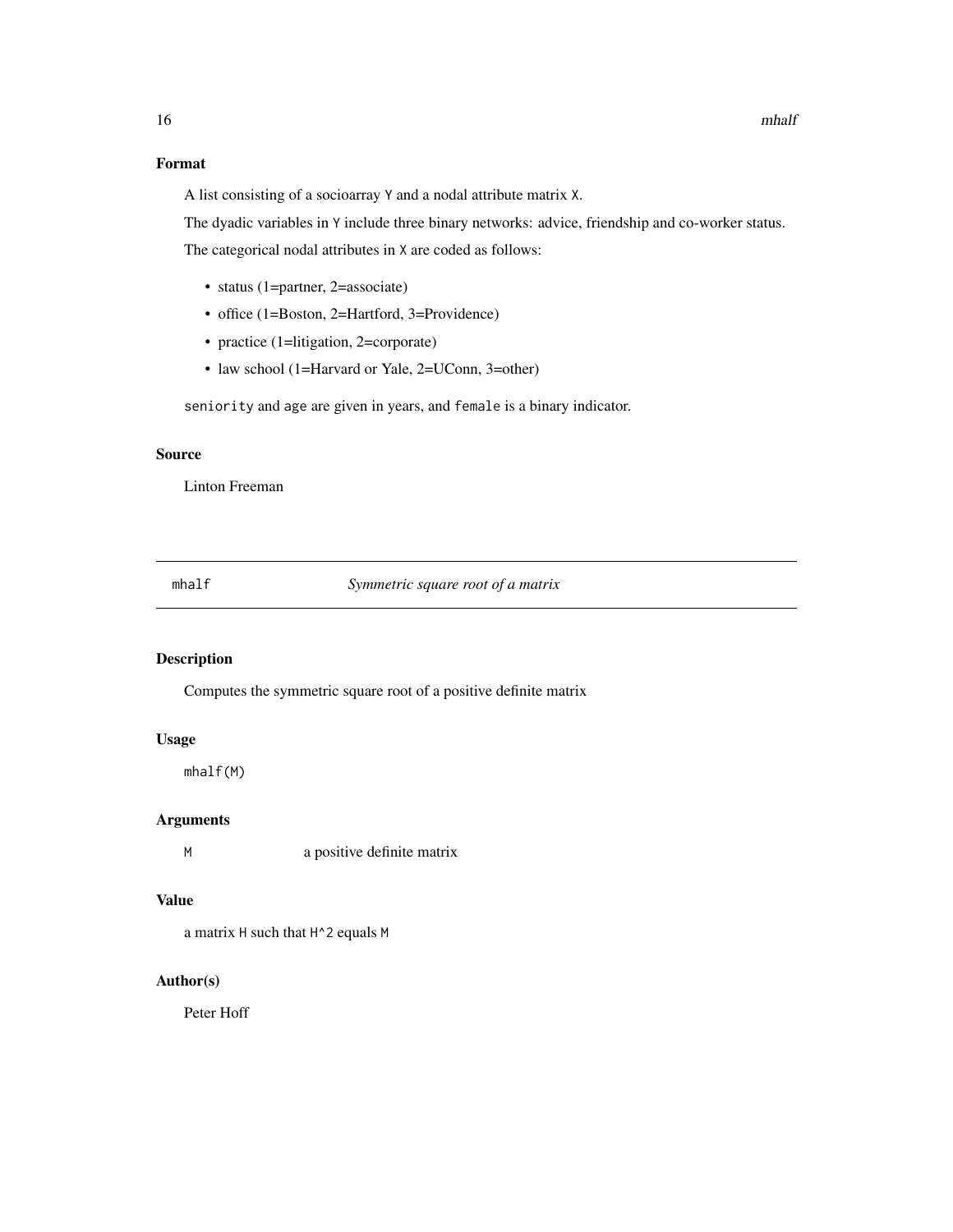<span id="page-16-0"></span>

Plot the graph of a sociomatrix

### Usage

```
netplot(Y,X=NULL,xaxt="n",yaxt="n",xlab="",ylab="",
lcol="gray",ncol="black",lwd=1,lty=1,pch=16,bty="n",plotnames=FALSE,
seed=1,
plot.iso=TRUE,directed=NULL,add=FALSE,...)
```
### Arguments

| Υ         | a sociomatrix                                       |
|-----------|-----------------------------------------------------|
| X         | coordinates for plotting the nodes                  |
| xaxt      | x-axis type                                         |
| yaxt      | y-axis type                                         |
| xlab      | x-axis label                                        |
| ylab      | y-axis label                                        |
| lcol      | edge color                                          |
| ncol      | node color (can be node-specific)                   |
| lwd       | line width                                          |
| lty       | line type                                           |
| pch       | plotting character for nodes (can be node-specific) |
| bty       | bounding box type                                   |
| plotnames | plot rownames of Y as node labels                   |
| seed      | random seed                                         |
| plot.iso  | include isolates in plot                            |
| directed  | draw arrows                                         |
| add       | add to an existing plot region                      |
| .         | additional plotting parameters                      |

### Author(s)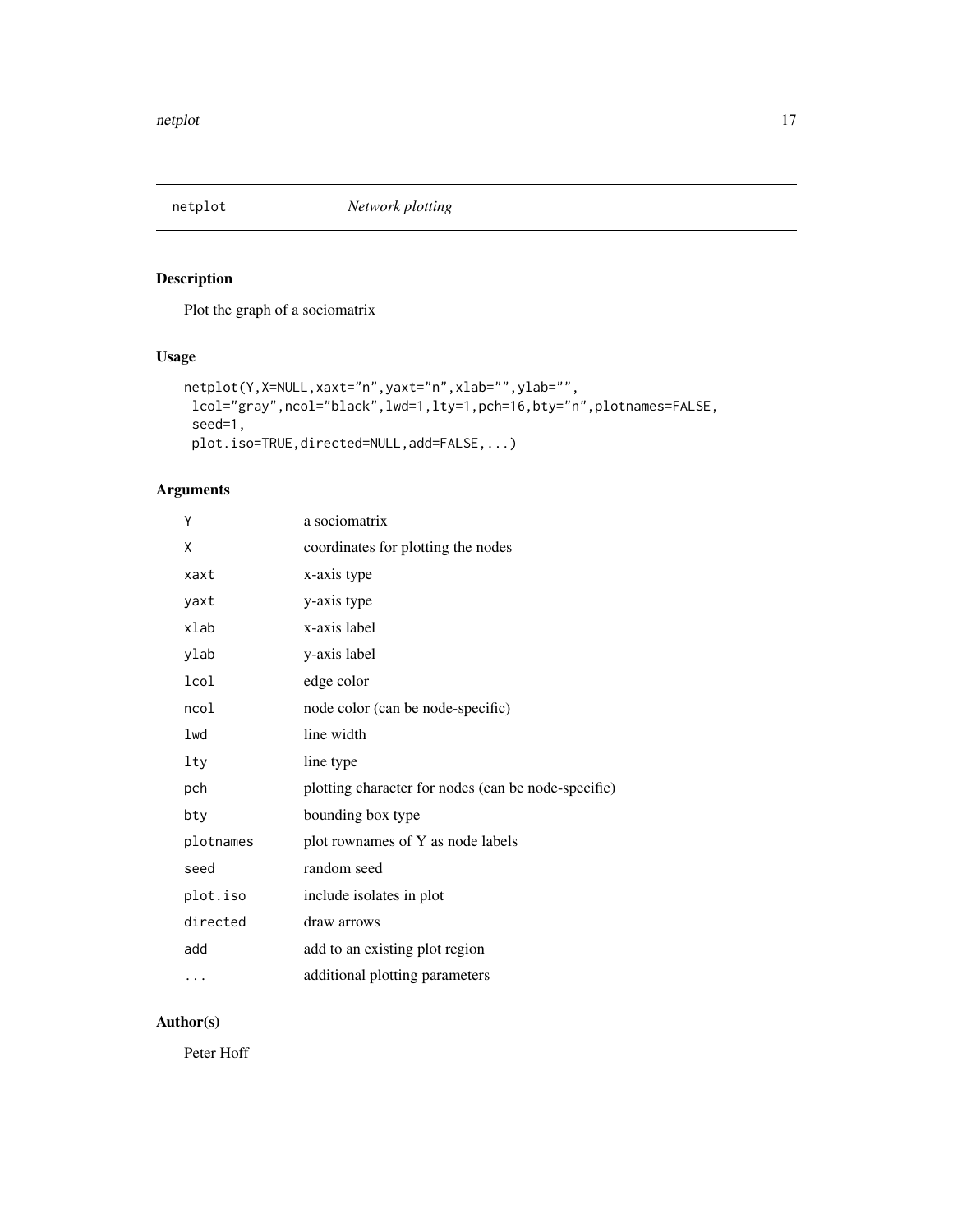### Examples

```
data(addhealthc3)
Y<-addhealthc3$Y
X<-xnet(Y)
netplot(Y,X)
```
plot.ame *Plot results of an AME object*

### Description

A set of plots summarizing the MCMC routine for an AME fit, as well as some posterior predictive checks.

#### Usage

## S3 method for class 'ame'  $plot(x, \ldots)$ 

### Arguments

| $\boldsymbol{\mathsf{x}}$ | the result of fitting an AME model |
|---------------------------|------------------------------------|
| $\cdots$                  | additional parameters (not used)   |

### Value

a series of plots

#### Author(s)

Peter Hoff

| raSab bin fc | Simulate a and Sab from full conditional distributions under bin like- |
|--------------|------------------------------------------------------------------------|
|              | lihood                                                                 |

### Description

Simulate a and Sab from full conditional distributions under bin likelihood

### Usage

```
raSab_bin_fc(Z, Y, a, b, Sab, SS = round(sqrt(nrow(Z))))
```
<span id="page-17-0"></span>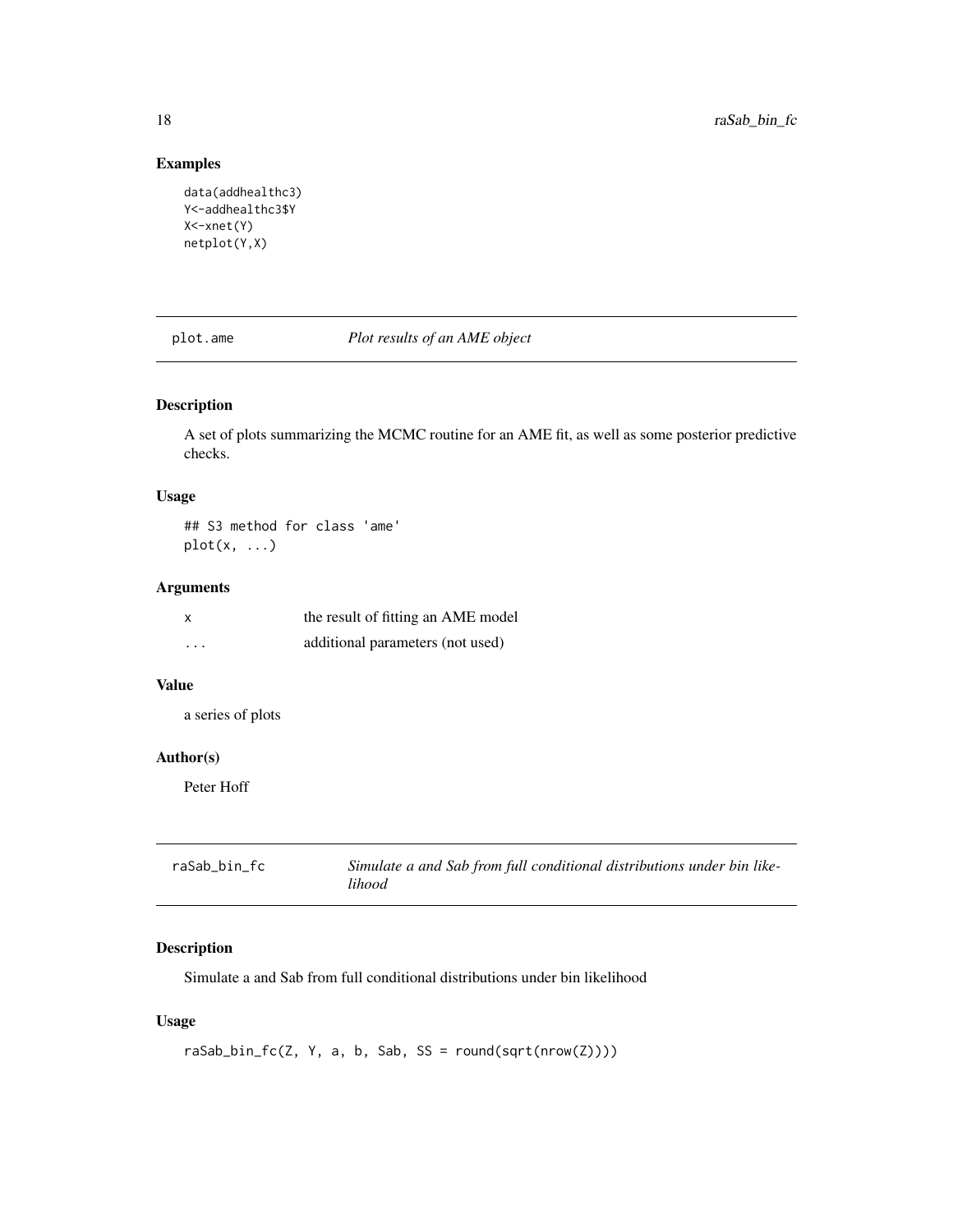### <span id="page-18-0"></span>raSab\_cbin\_fc 19

### Arguments

|     | a square matrix, the current value of Z |
|-----|-----------------------------------------|
| v   | square binary relational matrix         |
| a   | current value of row effects            |
| h   | current value of column effects         |
| Sab | current value of $Cov(a,b)$             |
| 52  | number of iterations                    |

### Value

| 7   | new value of Z   |
|-----|------------------|
| Sab | new value of Sab |
| -a  | new value of a   |

### Author(s)

Peter Hoff

| raSab cbin fc | Simulate a and Sab from full conditional distributions under the cbin |
|---------------|-----------------------------------------------------------------------|
|               | likelihood                                                            |

## Description

Simulate a and Sab from full conditional distributions under the cbin likelihood

### Usage

```
raSab_cbin_fc(Z, Y, a, b, Sab, odmax, odobs, SS =
round(sqrt(nrow(Z))))
```
### Arguments

| 7           | a square matrix, the current value of Z                                              |
|-------------|--------------------------------------------------------------------------------------|
| Y           | square matrix of ranked nomination data                                              |
| a           | current value of row effects                                                         |
| $\mathbf b$ | current value of column effects                                                      |
| Sab         | current value of $Cov(a,b)$                                                          |
| odmax       | a scalar or vector giving the maximum number of nominations for each individ-<br>ual |
| odobs       | observed outdegree                                                                   |
| SS          | number of iterations                                                                 |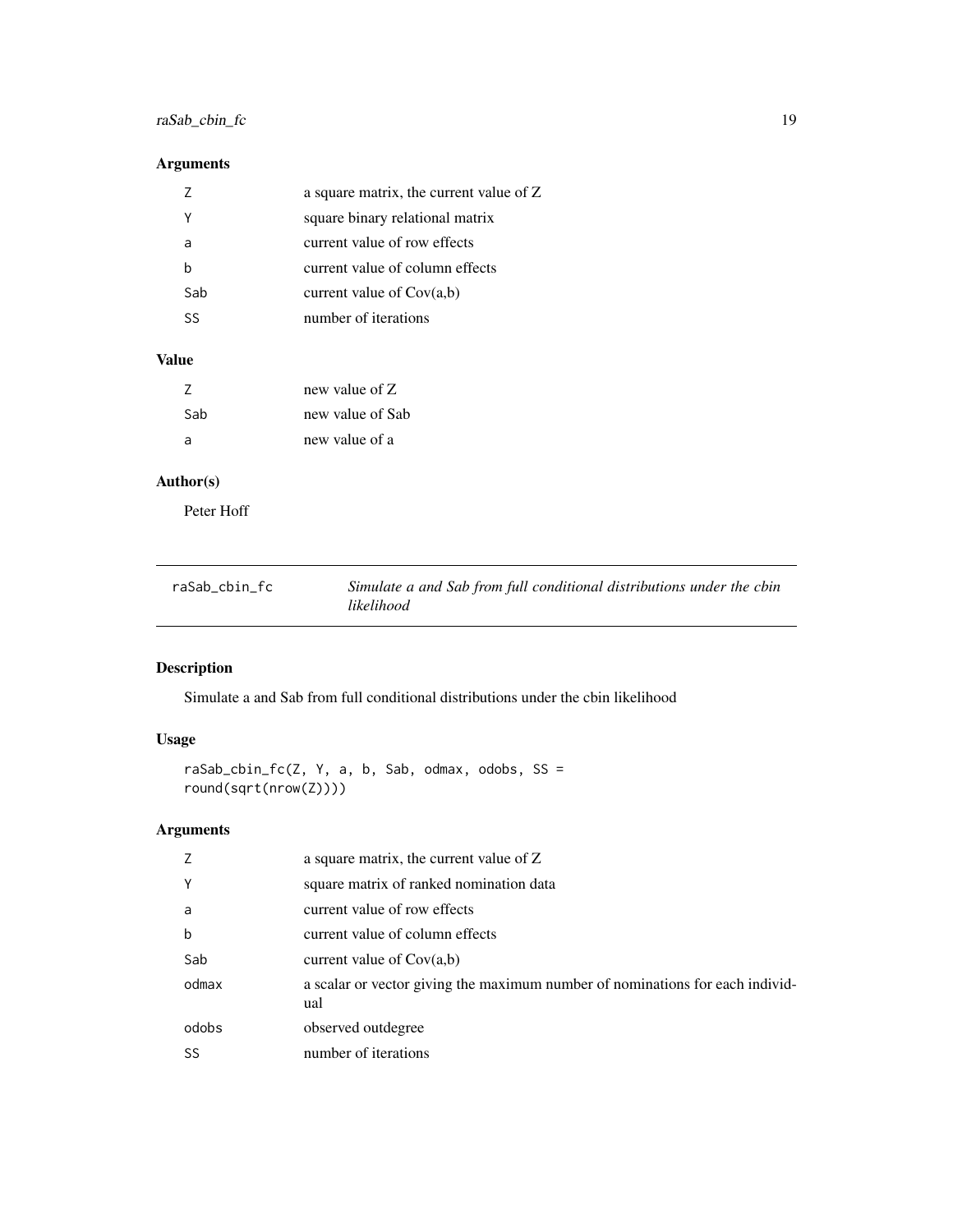### <span id="page-19-0"></span>Value

| 7   | new value of Z   |
|-----|------------------|
| Sab | new value of Sab |
| а   | new value of a   |

### Author(s)

Peter Hoff

| raSab frn fc | Simulate a and Sab from full conditional distributions under frn likeli- |
|--------------|--------------------------------------------------------------------------|
|              | hood                                                                     |

### Description

Simulate a and Sab from full conditional distributions under frn likelihood

### Usage

 $r$ aSab\_frn\_fc(Z, Y, YL, a, b, Sab, odmax, odobs, SS = round(sqrt(nrow(Z))))

### Arguments

| Y<br>square matrix of ranked nomination data<br>list of ranked individuals, from least to most preferred in each row<br>YL<br>current value of row effects<br>a<br>b<br>current value of column effects<br>Sab<br>current value of $Cov(a,b)$<br>odmax<br>ual<br>odobs<br>observed outdegree | a square matrix, the current value of Z                                       |
|----------------------------------------------------------------------------------------------------------------------------------------------------------------------------------------------------------------------------------------------------------------------------------------------|-------------------------------------------------------------------------------|
|                                                                                                                                                                                                                                                                                              |                                                                               |
|                                                                                                                                                                                                                                                                                              |                                                                               |
|                                                                                                                                                                                                                                                                                              |                                                                               |
|                                                                                                                                                                                                                                                                                              |                                                                               |
|                                                                                                                                                                                                                                                                                              |                                                                               |
|                                                                                                                                                                                                                                                                                              | a scalar or vector giving the maximum number of nominations for each individ- |
|                                                                                                                                                                                                                                                                                              |                                                                               |
| number of iterations<br>SS                                                                                                                                                                                                                                                                   |                                                                               |

### Value

| 7   | new value of Z   |
|-----|------------------|
| Sab | new value of Sab |
| a   | new value of a   |

### Author(s)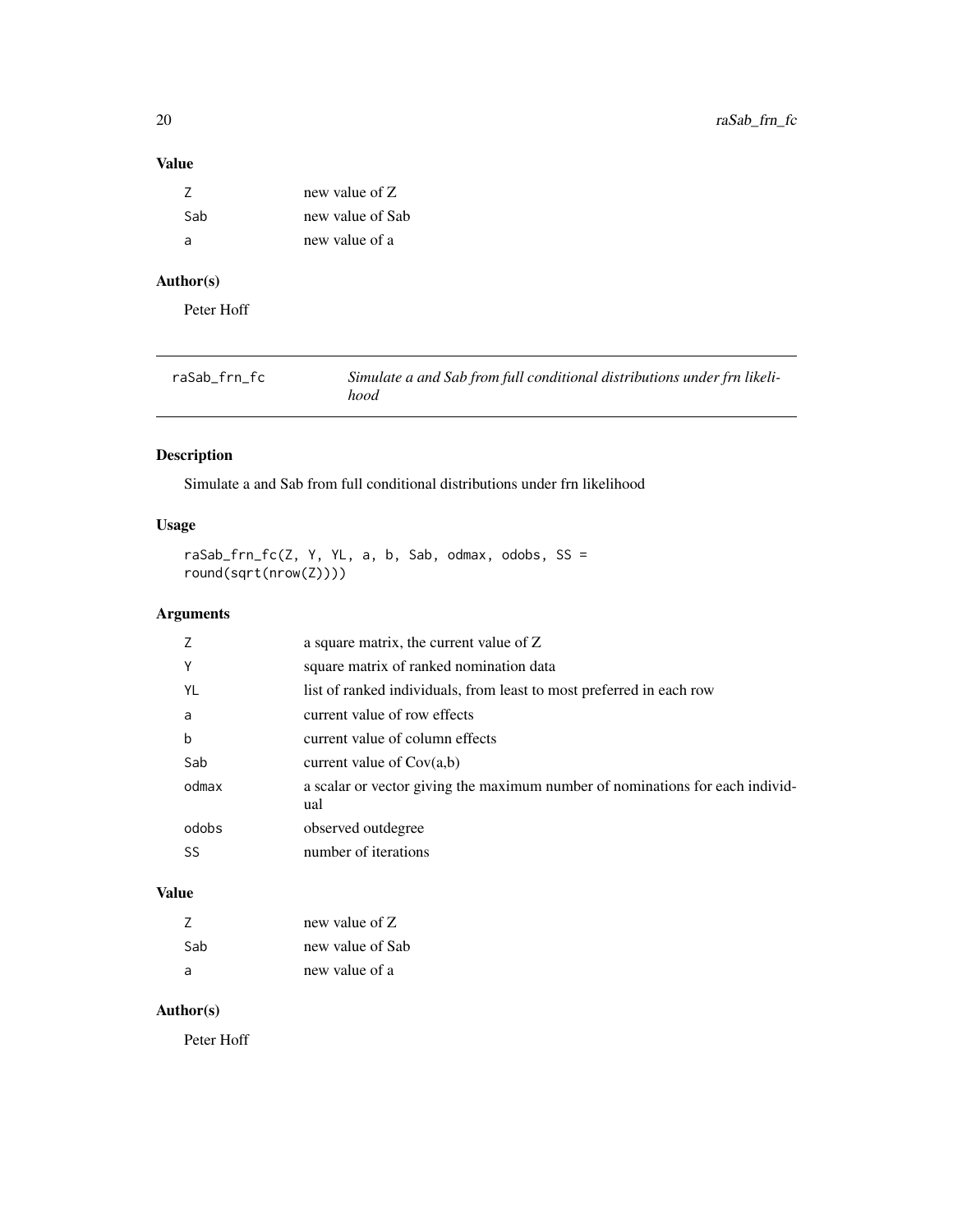<span id="page-20-0"></span>rbeta\_ab\_fc *Gibbs sampling of additive row and column effects and regression coefficient*

### Description

Simulates from the joint full conditional distribution of (a,b,beta)

### Usage

```
rbeta_ab_fc(Z, Sab, rho, X, mX, mXt, XX, XXt, Xr, Xc, s2 = 1)
```
### Arguments

| 7              | n X n (latent) normal relational matrix, with multiplicative effects subtracted out |
|----------------|-------------------------------------------------------------------------------------|
| Sab            | row and column covariance                                                           |
| rho            | dyadic correlation                                                                  |
| X              | n x n x p covariate array                                                           |
| mX             | design matrix (matricizied version of $X$ )                                         |
| mXt            | dyad-transposed design matrix                                                       |
| XX             | regression sums of squares                                                          |
| XXt            | crossproduct sums of squares                                                        |
| Xr             | row sums for X                                                                      |
| Xс             | column sums for $X$                                                                 |
| s <sub>2</sub> | dyadic variance                                                                     |
|                |                                                                                     |

### Value

| beta | regression coefficients |
|------|-------------------------|
| -a   | additive row effects    |
| h    | additive column effects |

### Author(s)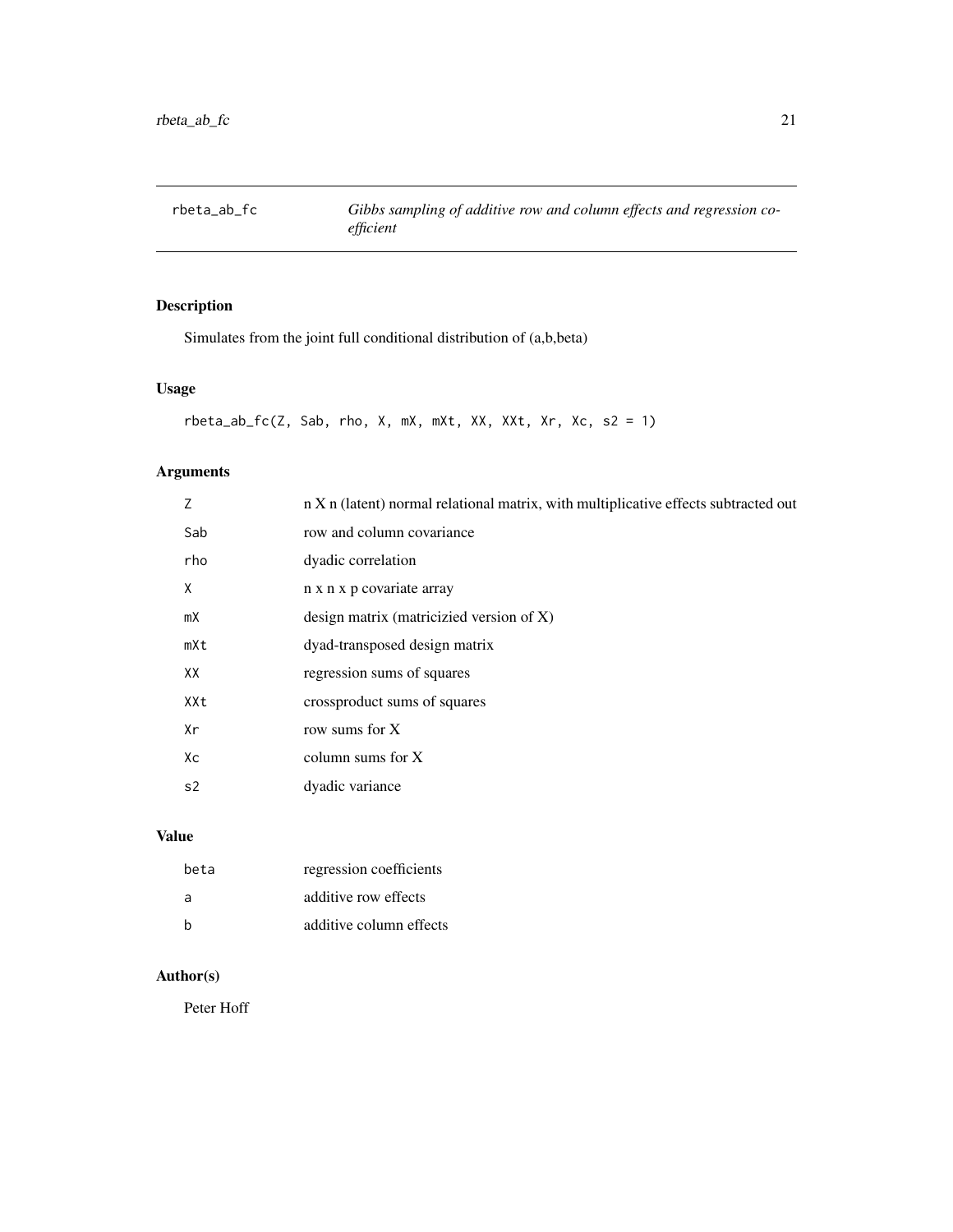<span id="page-21-0"></span>22 *m rmvnorm* 

### Description

Simulates from the joint full conditional distribution of (a,b,beta), assuming same additive row and column effects and regression coefficient across replicates.

#### Usage

rbeta\_ab\_rep\_fc(Z.T,Sab,rho,X.T,s2=1)

### Arguments

| Z.T            | n x n x T array, with the third dimension for replicates. Each slice of the array<br>is a (latent) normal relational matrix, with multiplicative effects subtracted out |
|----------------|-------------------------------------------------------------------------------------------------------------------------------------------------------------------------|
| Sab            | row and column covariance                                                                                                                                               |
| rho            | dyadic correlation                                                                                                                                                      |
| $X \cdot T$    | n x n x p x T covariate array                                                                                                                                           |
| s <sub>2</sub> | dyadic variance                                                                                                                                                         |
|                |                                                                                                                                                                         |

### Value

| beta | regression coefficients |
|------|-------------------------|
| a    | additive row effects    |
| h    | additive column effects |

### Author(s)

Peter Hoff, Yanjun He

| Simulation from a multivariate normal distribution<br>rmvnorm |  |
|---------------------------------------------------------------|--|
|---------------------------------------------------------------|--|

### Description

Simulates a matrix where the rows are i.i.d. samples from a multivariate normal distribution

### Usage

```
rmvnorm(n, mu, Sigma, Sigma.chol = chol(Sigma))
```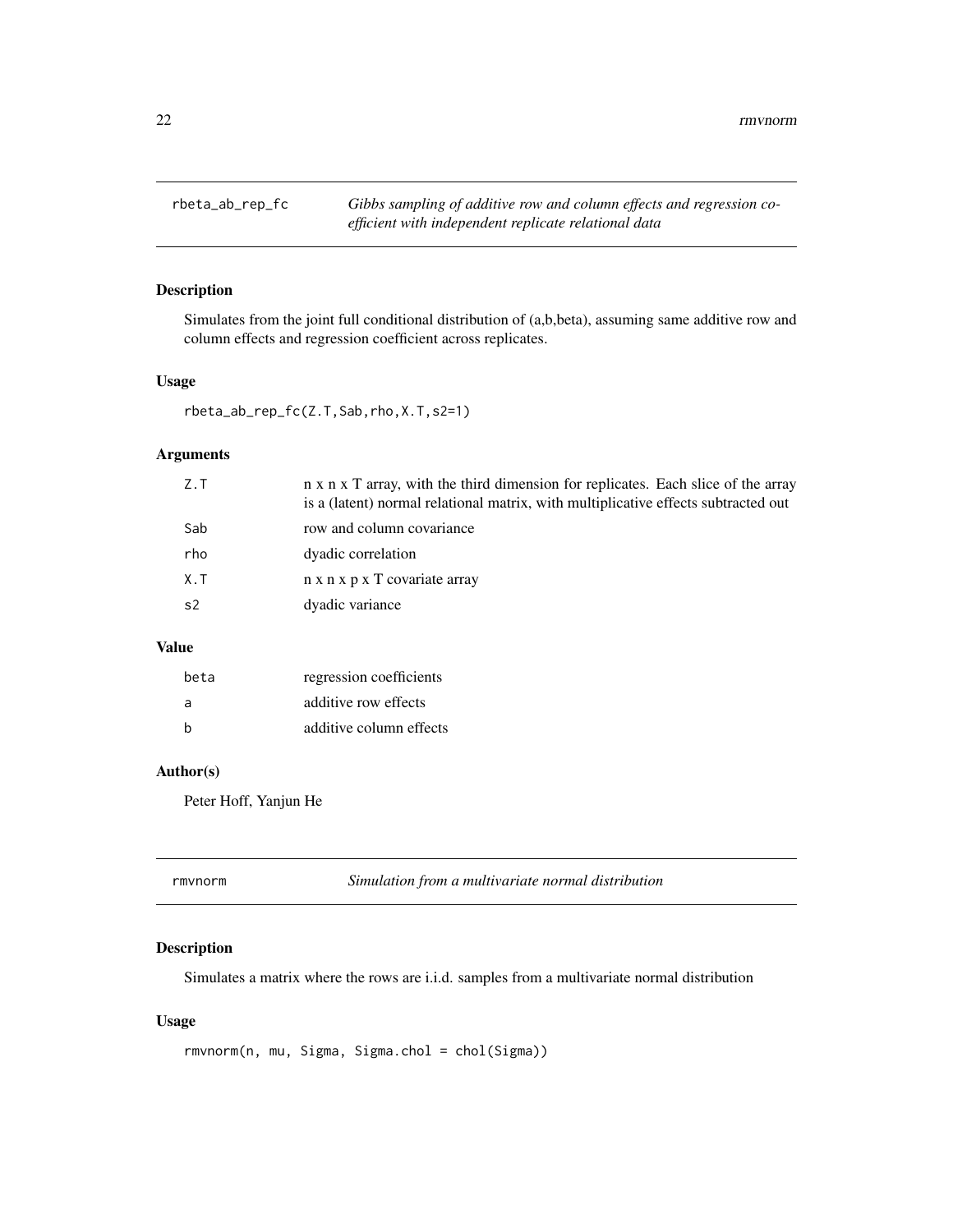#### <span id="page-22-0"></span>rrho\_mh 23

### Arguments

| n          | sample size                     |
|------------|---------------------------------|
| mu         | multivariate mean vector        |
| Sigma      | covariance matrix               |
| Sigma.chol | Cholesky factorization of Sigma |

### Value

a matrix with n rows

### Author(s)

Peter Hoff

### rrho\_mh *Metropolis update for dyadic correlation*

## Description

Metropolis update for dyadic correlation

### Usage

 $rrho_mh(E, rho, s2 = 1)$ 

## Arguments

| - F  | square residual relational matrix |
|------|-----------------------------------|
| rho. | current value of rho              |
| s2   | current value of s2               |

### Value

a new value of rho

### Author(s)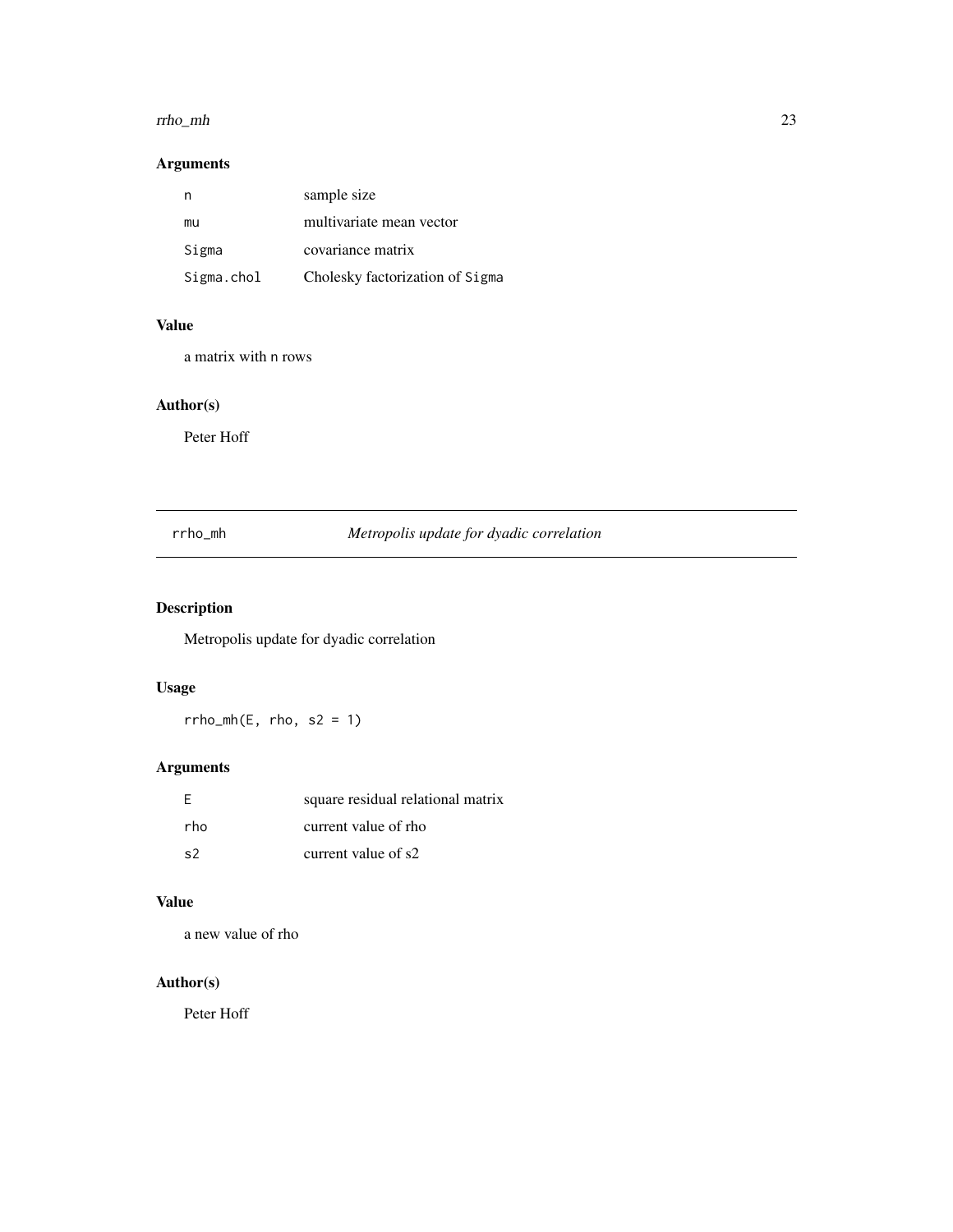<span id="page-23-0"></span>

Metropolis update for dyadic correlation with independent replicate data.

### Usage

 $rrho_mh_rep(E.T, rho, s2 = 1)$ 

## Arguments

| E.T            | Array of square residual relational matrix series. The third dimension of the<br>array is for different replicates. Each slice of the array according to the third |
|----------------|--------------------------------------------------------------------------------------------------------------------------------------------------------------------|
|                | dimension is a square residual relational matrix.                                                                                                                  |
| rho            | current value of rho                                                                                                                                               |
| s <sub>2</sub> | current value of s2                                                                                                                                                |

### Value

a new value of rho

### Author(s)

Peter Hoff, Yanjun He

rs2\_fc *Gibbs update for dyadic variance*

### Description

Gibbs update for dyadic variance

### Usage

rs2\_fc(E, rho)

### Arguments

| - F  | square residual relational matrix |
|------|-----------------------------------|
| rho. | current value of rho              |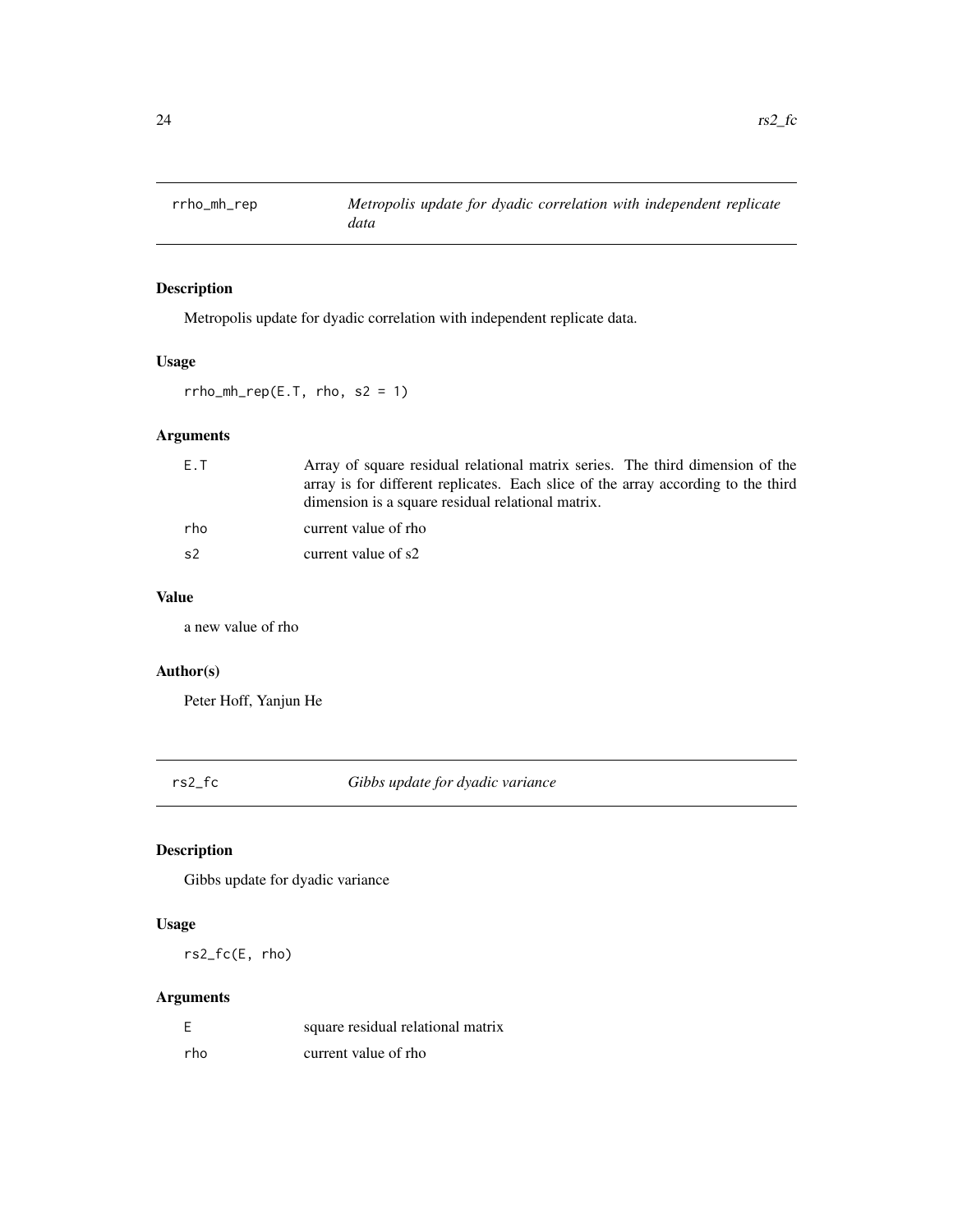<span id="page-24-0"></span> $rs2_rep_f$   $\in$  25

### Value

a new value of s2

### Author(s)

Peter Hoff

rs2\_rep\_fc *Gibbs update for dyadic variance with independent replicate relational data*

### Description

Gibbs update for dyadic variance with independent replicate relational data

#### Usage

rs2\_rep\_fc(E.T, rho)

### Arguments

| E.T | Array of square residual relational matrix series. The third dimension of the     |
|-----|-----------------------------------------------------------------------------------|
|     | array is for different replicates. Each slice of the array according to the third |
|     | dimension is a square residual relational matrix                                  |
| rho | current value of rho                                                              |

#### Value

a new value of s2

### Author(s)

Peter Hoff, Yanjun He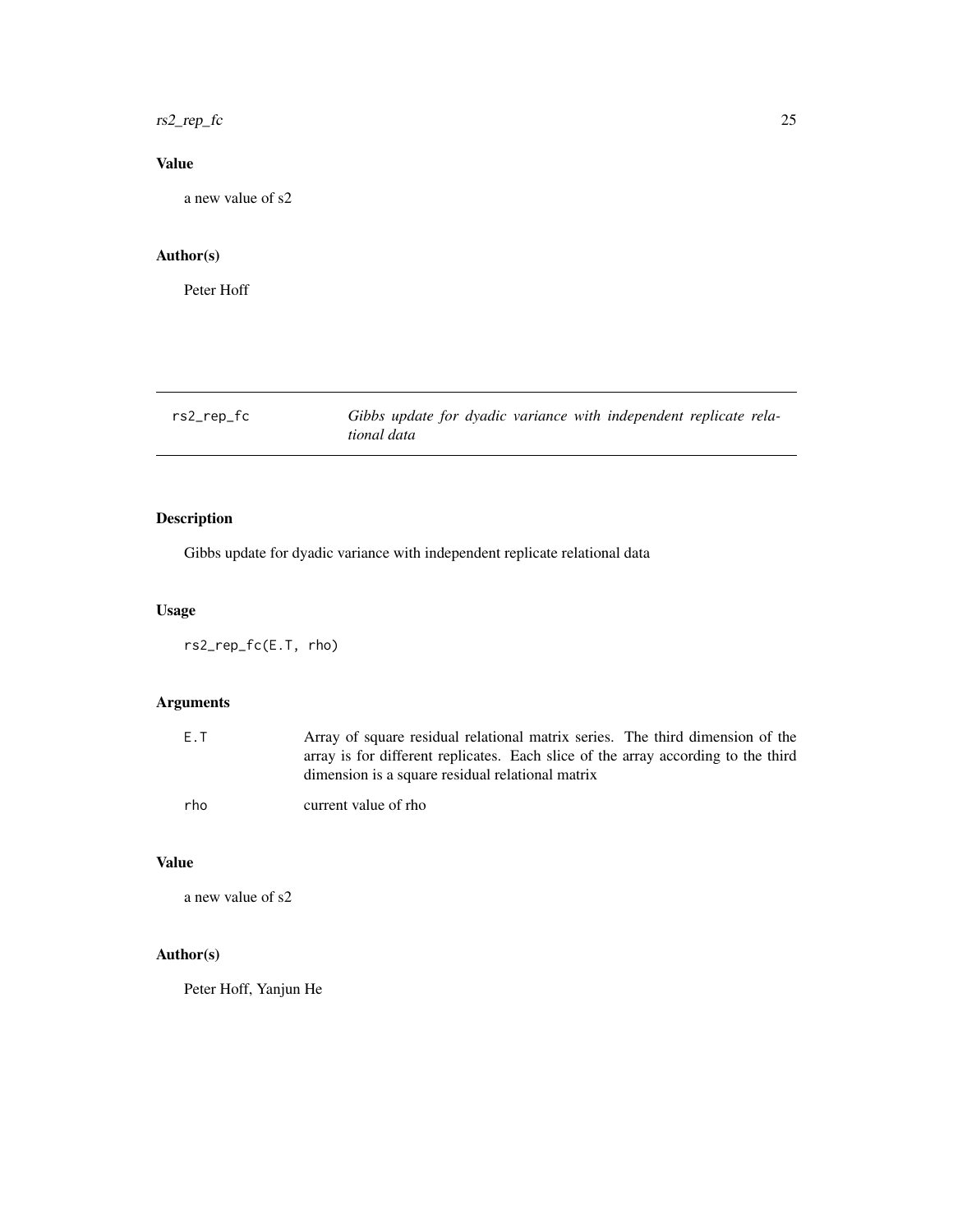<span id="page-25-0"></span>

A Gibbs sampler for updating the multiplicative effect matrices U and V

### Usage

rUV\_fc(E, U, V, rho, s2 = 1, shrink=TRUE)

### Arguments

| E              | square residual relational matrix                       |
|----------------|---------------------------------------------------------|
| U              | current value of U                                      |
| V              | current value of V                                      |
| rho            | dyadic correlation                                      |
| s <sub>2</sub> | dyadic variance                                         |
| shrink         | adaptively shrink the factors with a hierarchical prior |

### Value

| U | a new value of U |
|---|------------------|
| v | a new value of V |

### Author(s)

Peter Hoff

rUV\_rep\_fc *Gibbs sampling of U and V*

### Description

A Gibbs sampler for updating the multiplicative effect matrices U and V, assuming they are the same across replicates.

### Usage

rUV\_rep\_fc(E.T,U,V,rho,s2=1,shrink=TRUE)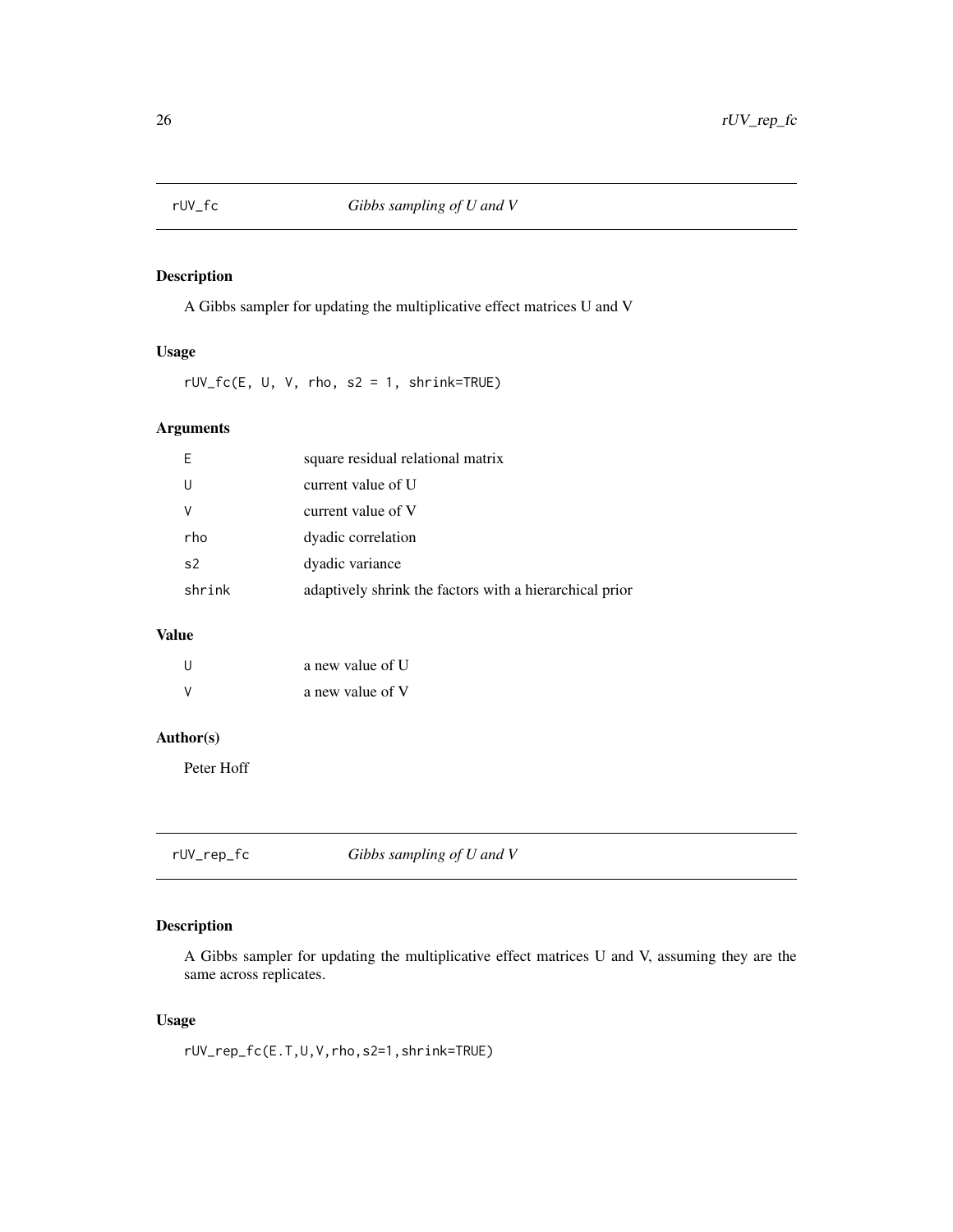### <span id="page-26-0"></span>rUV\_sym\_fc 27

### Arguments

| E.T    | Array of square residual relational matrix series with additive effects and covari-<br>ates subtracted out. The third dimension of the array is for different replicates.<br>Each slice of the array according to the third dimension is a square residual<br>relational matrix. |
|--------|----------------------------------------------------------------------------------------------------------------------------------------------------------------------------------------------------------------------------------------------------------------------------------|
| U      | current value of U                                                                                                                                                                                                                                                               |
| v      | current value of V                                                                                                                                                                                                                                                               |
| rho    | dyadic correlation                                                                                                                                                                                                                                                               |
| s2     | dyadic variance                                                                                                                                                                                                                                                                  |
| shrink | adaptively shrink the factors with a hierarchical prior                                                                                                                                                                                                                          |

#### Value

| U | a new value of U |
|---|------------------|
| V | a new value of V |

### Author(s)

Peter Hoff, Yanjun He

| Gibbs sampling of U and V<br>rUV_sym_fc |
|-----------------------------------------|
|-----------------------------------------|

### Description

A Gibbs sampler for updating the multiplicative effect matrices U and V in the symmetric case. In this case  $U\$ \*}{t(V)} is symmetric, so this is parameterized as  $V=U\$ \*}{L where L is the diagonal matrix of eigenvalues of U%\*%t(V).

### Usage

rUV\_sym\_fc(E, U, V, s2 = 1, shrink=TRUE)

### Arguments

| E              | square residual relational matrix                       |
|----------------|---------------------------------------------------------|
| U              | current value of U                                      |
| V              | current value of V                                      |
| s <sub>2</sub> | dyadic variance                                         |
| shrink         | adaptively shrink the factors with a hierarchical prior |

### Value

| - 11   | a new value of U |
|--------|------------------|
| $\vee$ | a new value of V |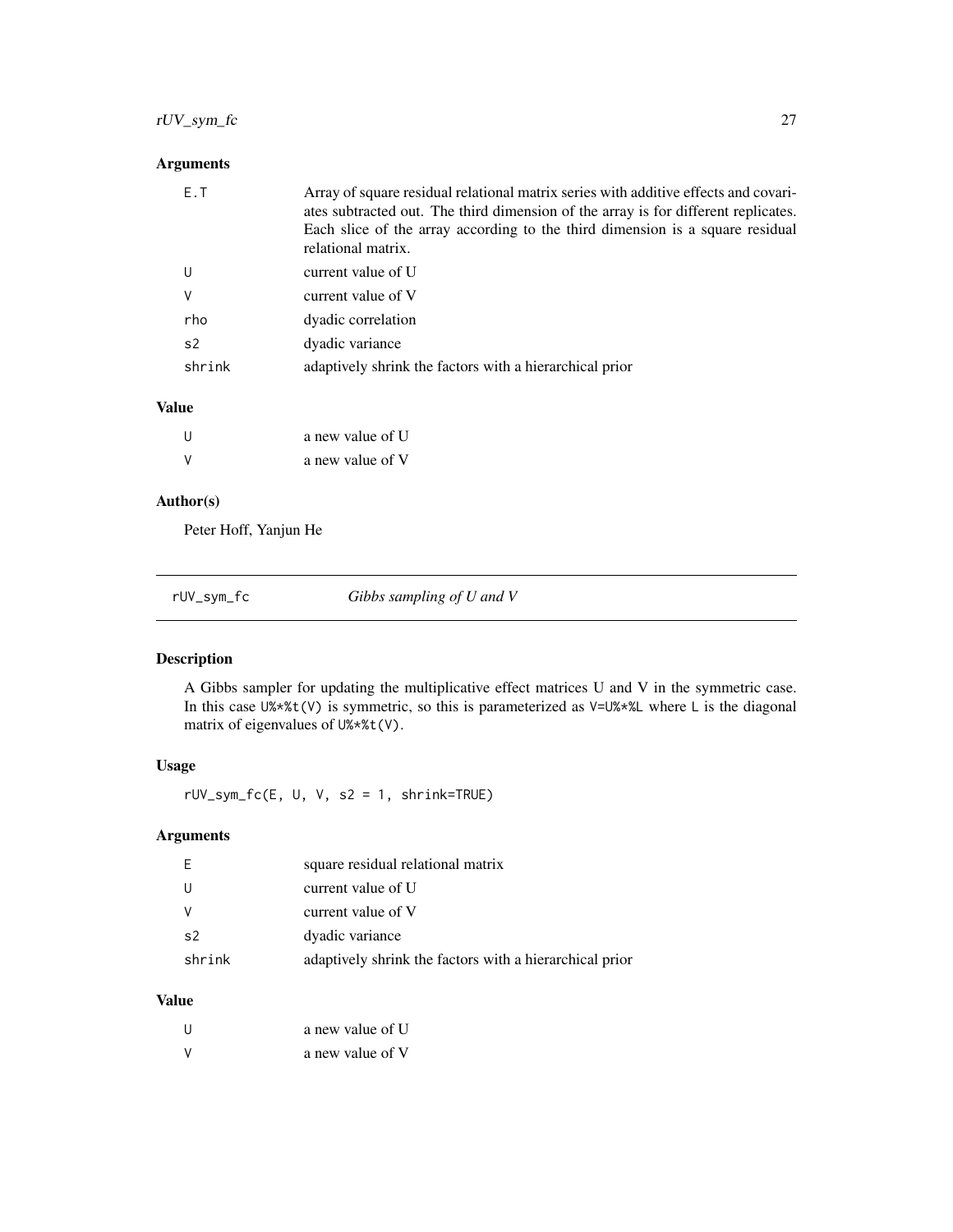#### <span id="page-27-0"></span>28 rwish and the contract of the contract of the contract of the contract of the contract of the contract of the contract of the contract of the contract of the contract of the contract of the contract of the contract of t

### Author(s)

Peter Hoff

#### Examples

```
U0<-matrix(rnorm(30,2),30,2) ; V0<-U0%*%diag(c(3,-2))
E<- U0%*%t(V0) + matrix(rnorm(30^2),30,30)
rUV_sym_fc
```
rwish *Simulation from a Wishart distribution*

### Description

Simulates a random Wishart-distributed matrix

### Usage

 $r wish(S0, nu = dim(S0)[1] + 1)$ 

### Arguments

| .SØ | a positive definite matrix |
|-----|----------------------------|
| nu  | a positive integer         |

#### Value

a positive definite matrix

#### Author(s)

Peter Hoff

### Examples

## The expectation is S0\*nu

S0<-rwish(diag(3))

SS<-matrix(0,3,3) for(s in 1:1000) { SS<-SS+rwish(S0,5) }

SS/s

S0\*5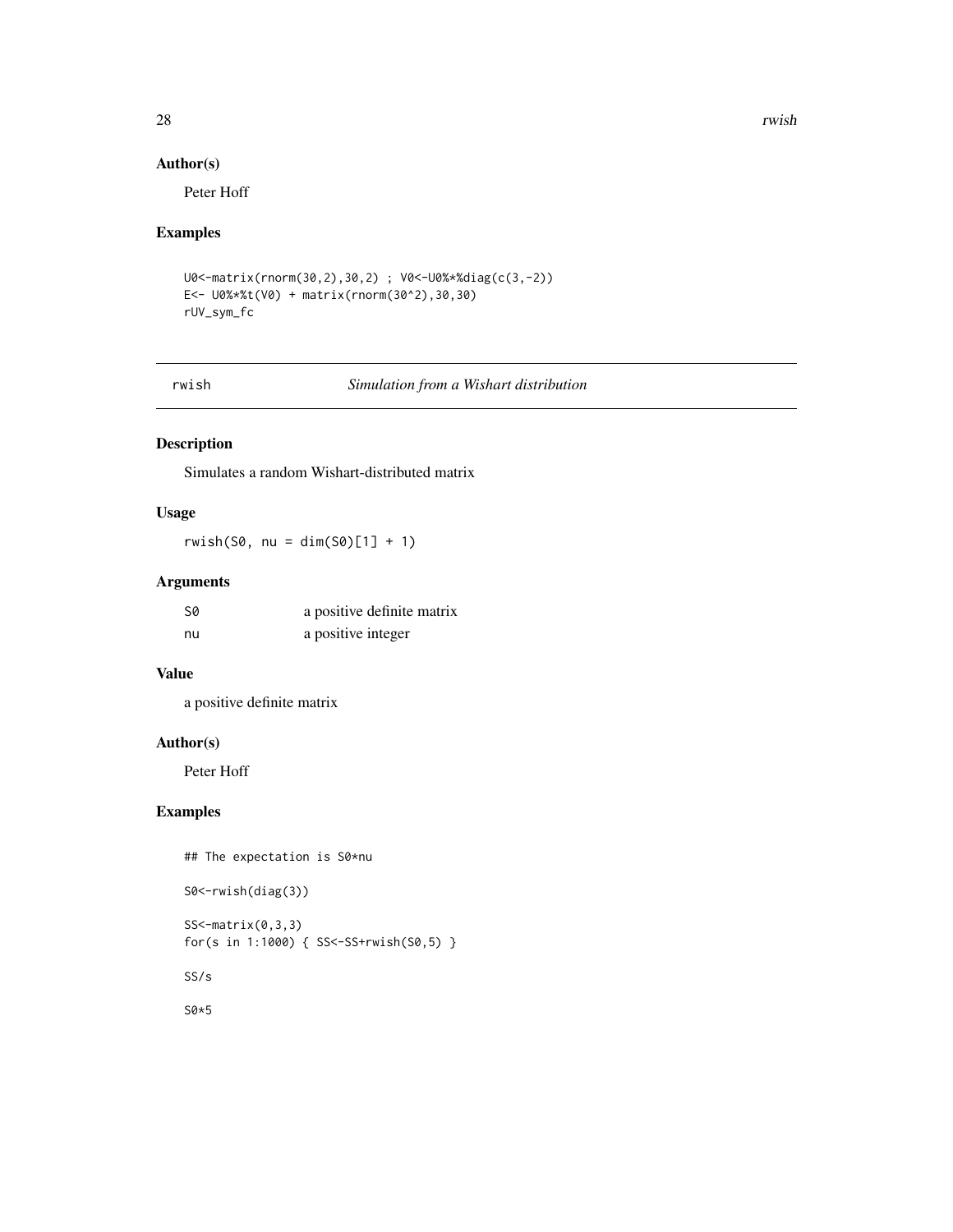<span id="page-28-0"></span>

Simulates a random latent matrix Z given its expectation, dyadic correlation and a binary relational matrix Y

### Usage

rZ\_bin\_fc(Z, EZ, rho, Y)

### Arguments

|     | a square matrix, the current value of Z |
|-----|-----------------------------------------|
| F7  | expected value of Z                     |
| rho | dyadic correlation                      |
|     | square binary relational matrix         |

#### Value

a square matrix , the new value of Z

### Author(s)

Peter Hoff

rZ\_cbin\_fc *Simulate Z given fixed rank nomination data*

### Description

Simulates a random latent matrix Z given its expectation, dyadic correlation and censored binary nomination data

### Usage

rZ\_cbin\_fc(Z, EZ, rho, Y, odmax, odobs)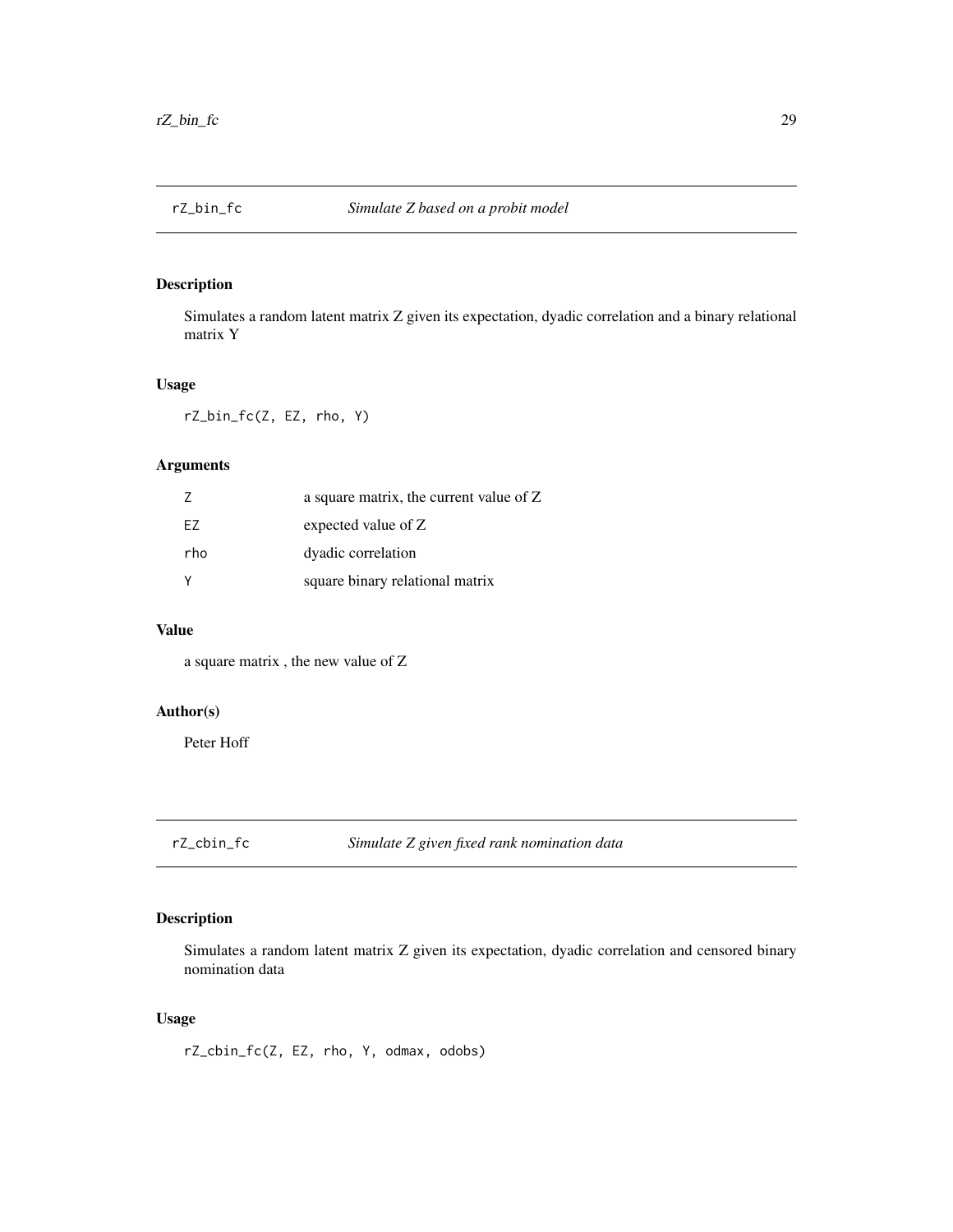### <span id="page-29-0"></span>Arguments

| Z     | a square matrix, the current value of Z                                              |
|-------|--------------------------------------------------------------------------------------|
| EZ    | expected value of Z                                                                  |
| rho   | dyadic correlation                                                                   |
| Υ     | square matrix of ranked nomination data                                              |
| odmax | a scalar or vector giving the maximum number of nominations for each individ-<br>ual |
| odobs | observed outdegree                                                                   |

#### Details

simulates Z under the constraints (1) Y[i,j]=1, Y[i,k]=0 => Z[i,j]>Z[i,k], (2) Y[i,j]=1 => Z[i,j]>0, (3) Y[i,j]=0 & odobs[i]<odmax[i] => Z[i,j]<0

### Value

a square matrix, the new value of Z

### Author(s)

Peter Hoff

| rZ_frn_fc | Simulate Z given fixed rank nomination data |  |
|-----------|---------------------------------------------|--|
|           |                                             |  |

### Description

Simulates a random latent matrix Z given its expectation, dyadic correlation and fixed rank nomination data

### Usage

rZ\_frn\_fc(Z, EZ, rho, Y, YL, odmax, odobs)

### Arguments

| Z     | a square matrix, the current value of Z                                              |
|-------|--------------------------------------------------------------------------------------|
| EZ    | expected value of Z                                                                  |
| rho   | dyadic correlation                                                                   |
| Y     | square matrix of ranked nomination data                                              |
| YL    | list of ranked individuals, from least to most preferred in each row                 |
| odmax | a scalar or vector giving the maximum number of nominations for each individ-<br>ual |
| odobs | observed outdegree                                                                   |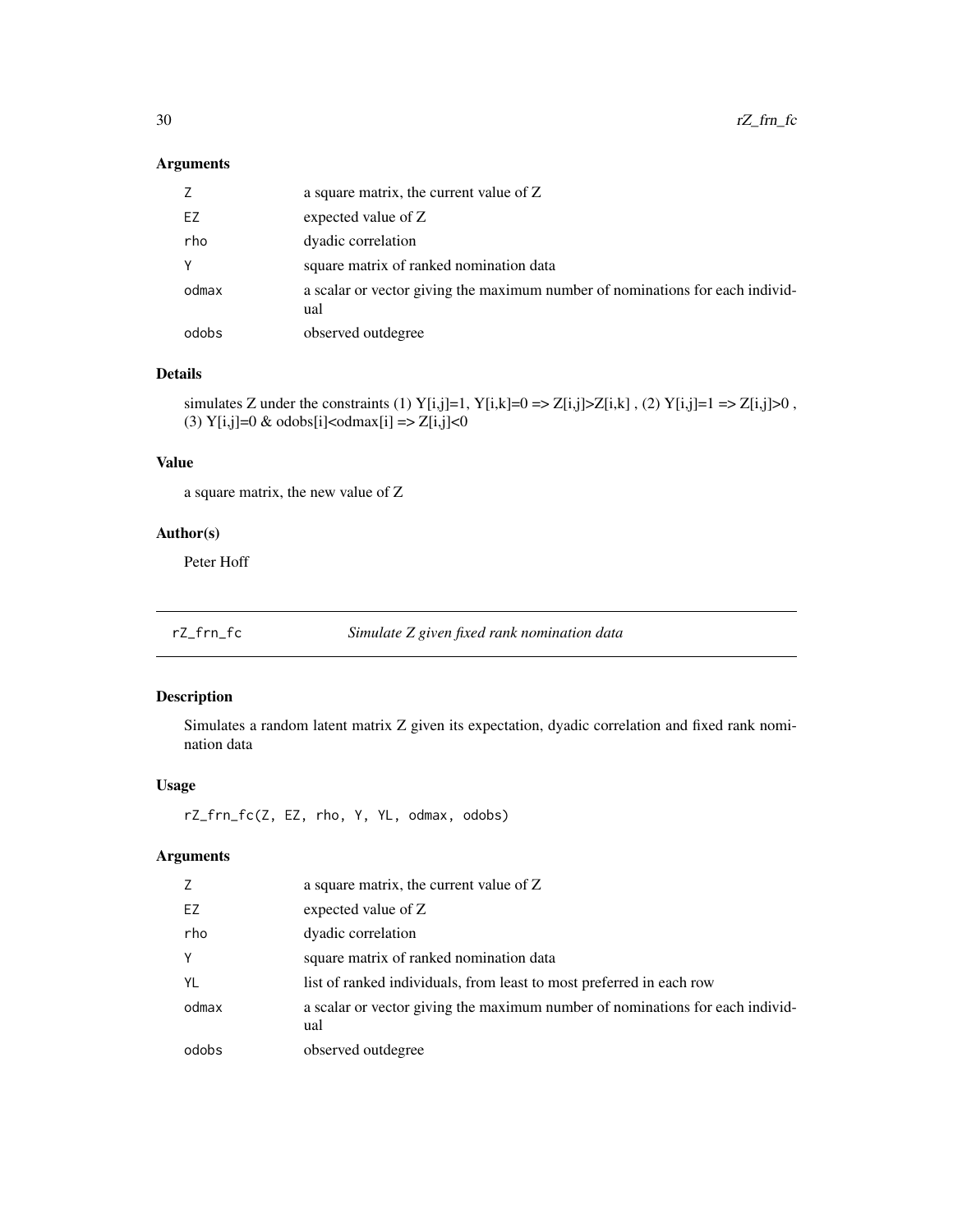### <span id="page-30-0"></span> $rZ_n$ nrm $fc$  31

### Details

simulates Z under the constraints (1)  $Y[i,j] > Y[i,k] \Rightarrow Z[i,j] > Z[i,k]$ , (2)  $Y[i,j] > 0 \Rightarrow Z[i,j] > 0$ , (3)  $Y[i,j]=0$  & odobs $[i]<sub>co</sub>dmax[i]$  =>  $Z[i,j]<sub>0</sub>$ 

### Value

a square matrix, the new value of Z

### Author(s)

Peter Hoff

### rZ\_nrm\_fc *Simulate missing values in a normal AME model*

### Description

Simulates missing values of a sociomatrix under a normal AME model

### Usage

rZ\_nrm\_fc(Z, EZ, rho,s2, Y)

### Arguments

| Ζ              | a square matrix, the current value of Z |
|----------------|-----------------------------------------|
| EZ             | expected value of Z                     |
| rho            | dyadic correlation                      |
| s <sub>2</sub> | dyadic variance                         |
| Y              | square relational matrix                |

### Value

a square matrix, equal to Y at non-missing values

### Author(s)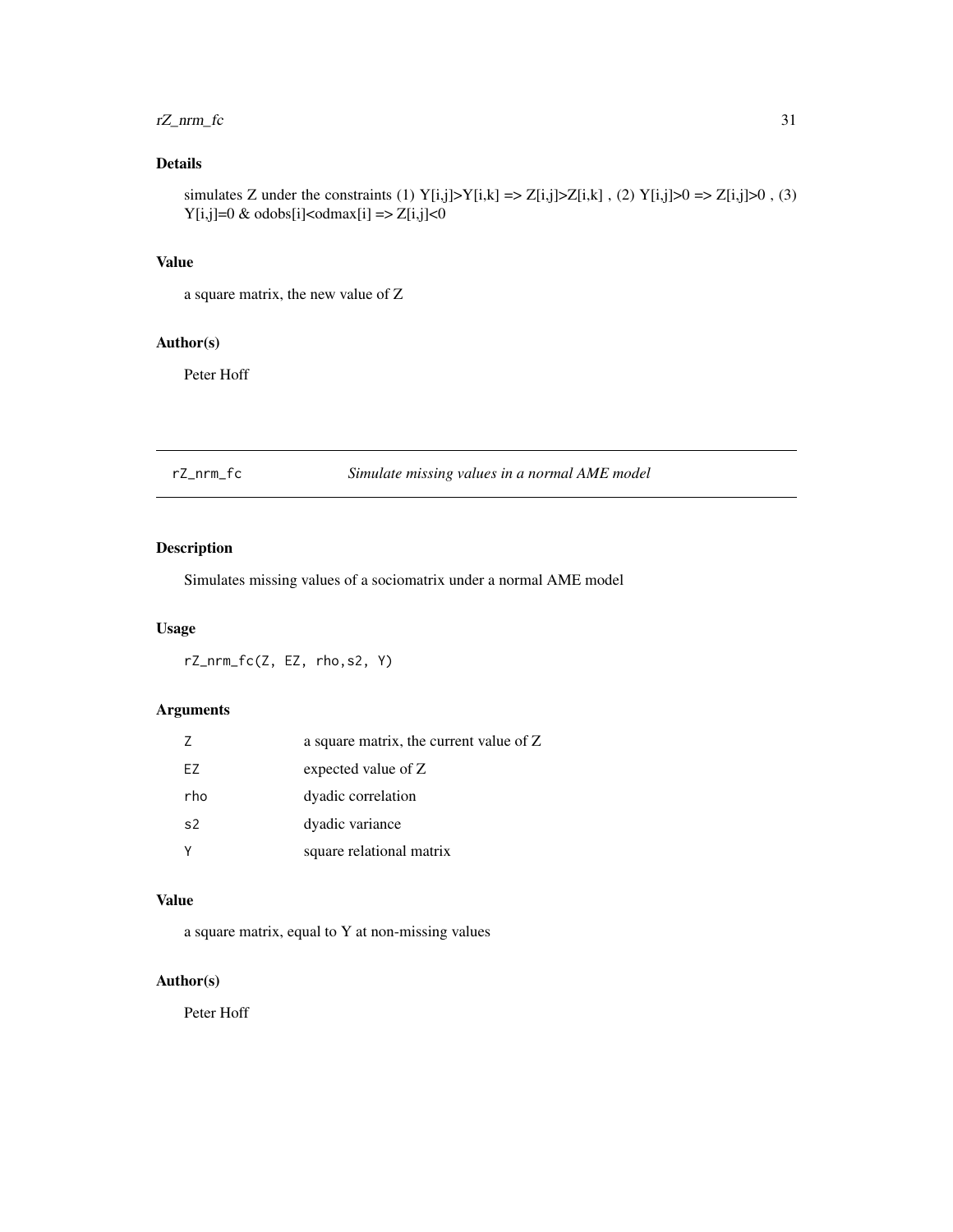<span id="page-31-0"></span>

Simulates a random latent matrix Z given its expectation, dyadic correlation and partial rank information provided by W

### Usage

rZ\_ord\_fc(Z, EZ, rho, Y)

### Arguments

|          | a square matrix, the current value of Z |
|----------|-----------------------------------------|
| F7       | expected value of Z                     |
| rho      | dyadic correlation                      |
| <b>V</b> | matrix of ordinal data                  |

#### Value

a square matrix, the new value of Z

### Author(s)

Peter Hoff

| rZ_rrl_fc | Simulate Z given relative rank nomination data |
|-----------|------------------------------------------------|
|-----------|------------------------------------------------|

### Description

Simulates a random latent matrix Z given its expectation, dyadic correlation and relative rank nomination data

### Usage

rZ\_rrl\_fc(Z, EZ, rho, Y, YL)

### Arguments

|     | a square matrix, the current value of Z                              |
|-----|----------------------------------------------------------------------|
| EZ  | expected value of Z                                                  |
| rho | dyadic correlation                                                   |
| Υ   | square matrix of ranked nomination data                              |
| YL  | list of ranked individuals, from least to most preferred in each row |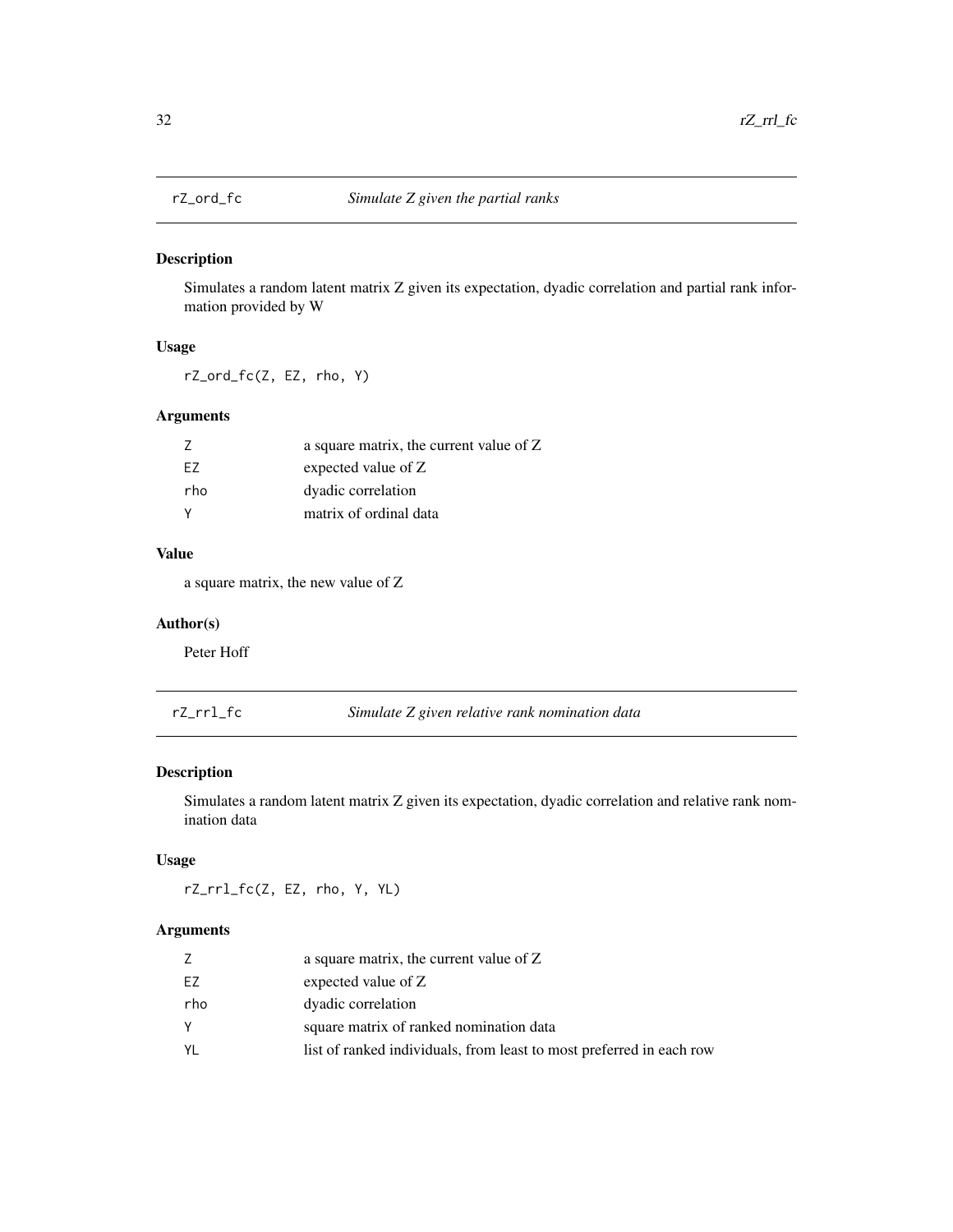#### <span id="page-32-0"></span>sampsonmonks 33

### Details

simulates Z under the constraints (1)  $Y[i,j] > Y[i,k] \implies Z[i,j] > Z[i,k]$ 

#### Value

a square matrix, the new value of Z

#### Author(s)

Peter Hoff

sampsonmonks *Sampson's monastery data*

#### Description

Several dyadic variables measured on 18 members of a monastery.

#### Format

A socioarray whose dimensions represent nominators, nominatees and relations. Each monk was asked to rank up to three other monks on a variety of positive and negative relations. A rank of three indicates the "highest" ranking for a particular relational variable. The relations like\_m2 and like\_m1 are evaluations of likeing at one and two timepoints previous to when the other relations were measured.

#### Source

Linton Freeman

sheep *Sheep dominance data*

#### Description

Number of dominance encounters between 28 female bighorn sheep. Cell (i,j) records the number of times sheep i dominated sheep j. From Hass (1991).

#### Format

A list consisting of the following:

- dom: a directed socioarray recording the number of dominance encounters.
- age: the age of each sheep in years.

#### Source

Linton Freeman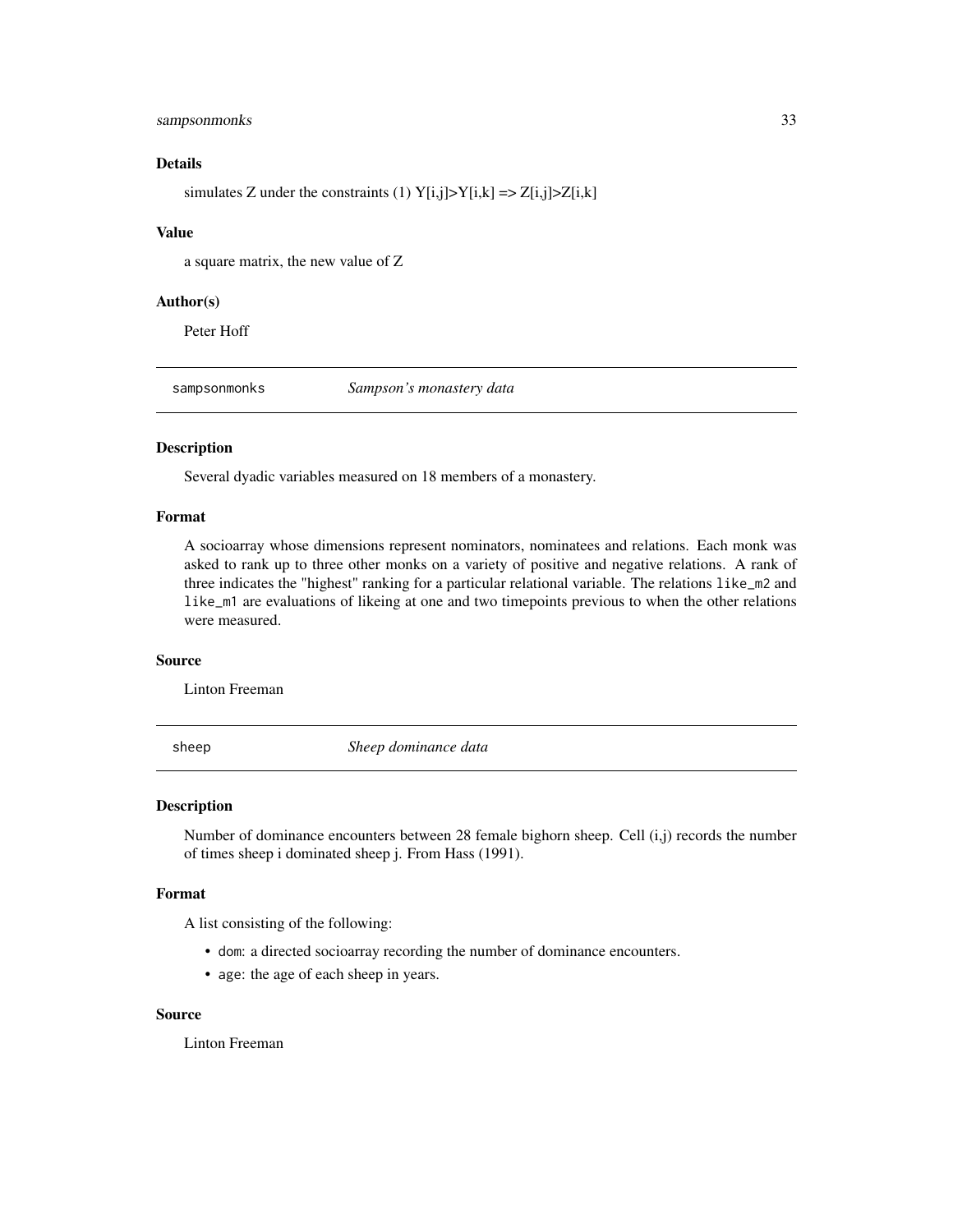<span id="page-33-0"></span>

Simulates a network, i.e. a binary relational matrix

### Usage

simY\_bin(EZ, rho)

### Arguments

| EZ  | square matrix giving the expected value of the latent Z matrix |
|-----|----------------------------------------------------------------|
| rho | dyadic correlation                                             |

### Value

a square binary matrix

#### Author(s)

Peter Hoff

| simY frn | Simulate an relational matrix based on a fixed rank nomination |  |  |  |  |
|----------|----------------------------------------------------------------|--|--|--|--|
|          | scheme                                                         |  |  |  |  |

### Description

Simulate an relational matrix based on a fixed rank nomination scheme

#### Usage

```
simY_frn(EZ, rho, odmax, YO)
```
### Arguments

| F7    | a square matrix giving the expected value of the latent Z matrix          |
|-------|---------------------------------------------------------------------------|
| rho   | dyadic correlation                                                        |
| odmax | a scalar or vector giving the maximum number of nominations for each node |
| Y0    | a square matrix identifying where missing values should be maintained     |

### Value

a square matrix, where higher values represent stronger relationships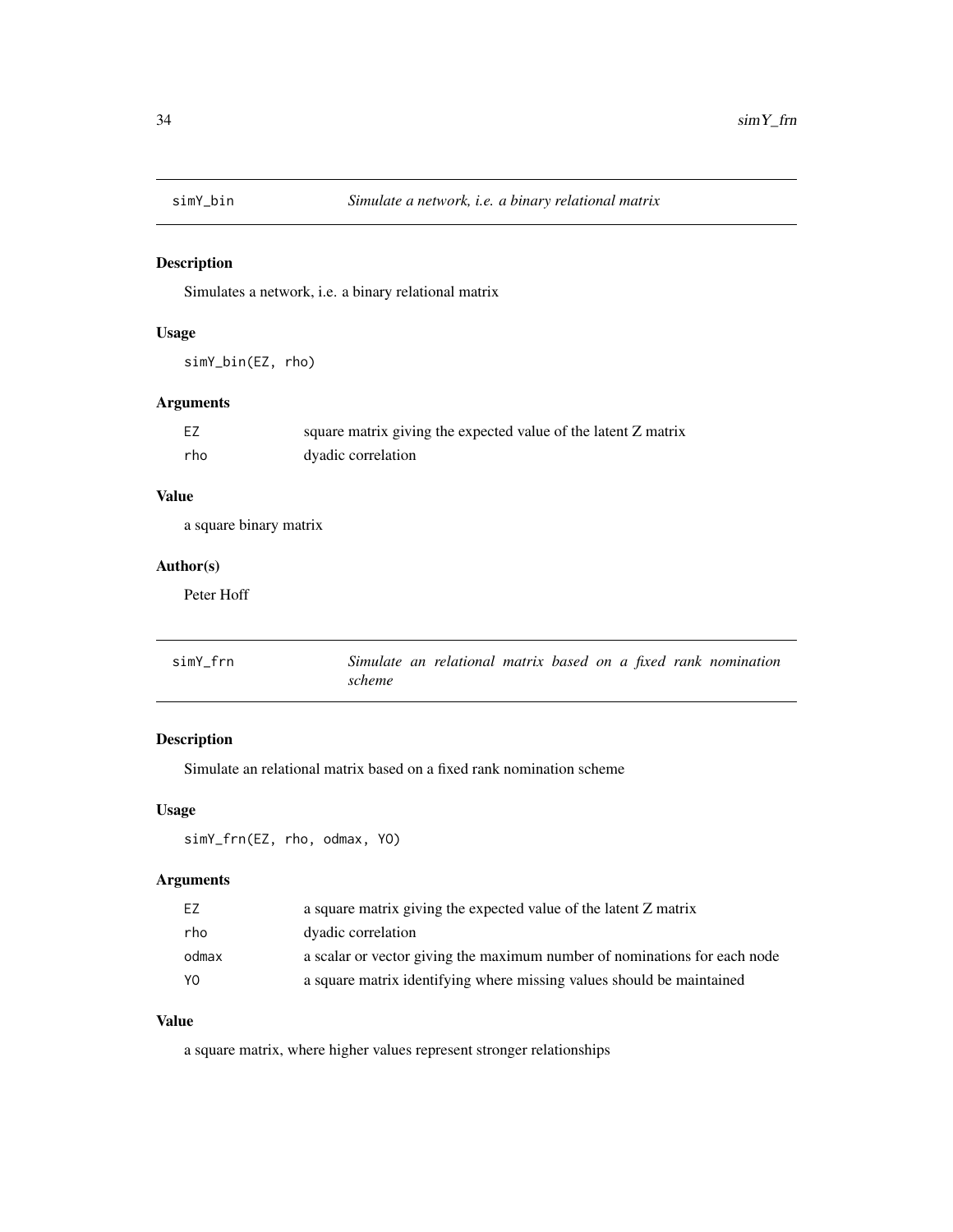### <span id="page-34-0"></span> $\sin Y_{\text{unr}}$  35

### Author(s)

Peter Hoff

### simY\_nrm *Simulate a normal relational matrix*

### Description

Simulates a normal relational matrix

### Usage

simY\_nrm(EY, rho, s2)

### Arguments

| EY  | square matrix giving the expected value of the relational matrix |
|-----|------------------------------------------------------------------|
| rho | dyadic correlation                                               |
| s2  | dyadic variance                                                  |

### Value

a square matrix

#### Author(s)

Peter Hoff

simY\_ord *Simulate an ordinal relational matrix*

### Description

Simulates an ordinal relational matrix having a particular marginal distribution

### Usage

simY\_ord(EZ, rho, Y)

### Arguments

| EZ       | square matrix giving the expected value of the latent Z matrix |
|----------|----------------------------------------------------------------|
| rho      | scalar giving the within-dyad correlation                      |
| <b>Y</b> | ordinal relational data matrix                                 |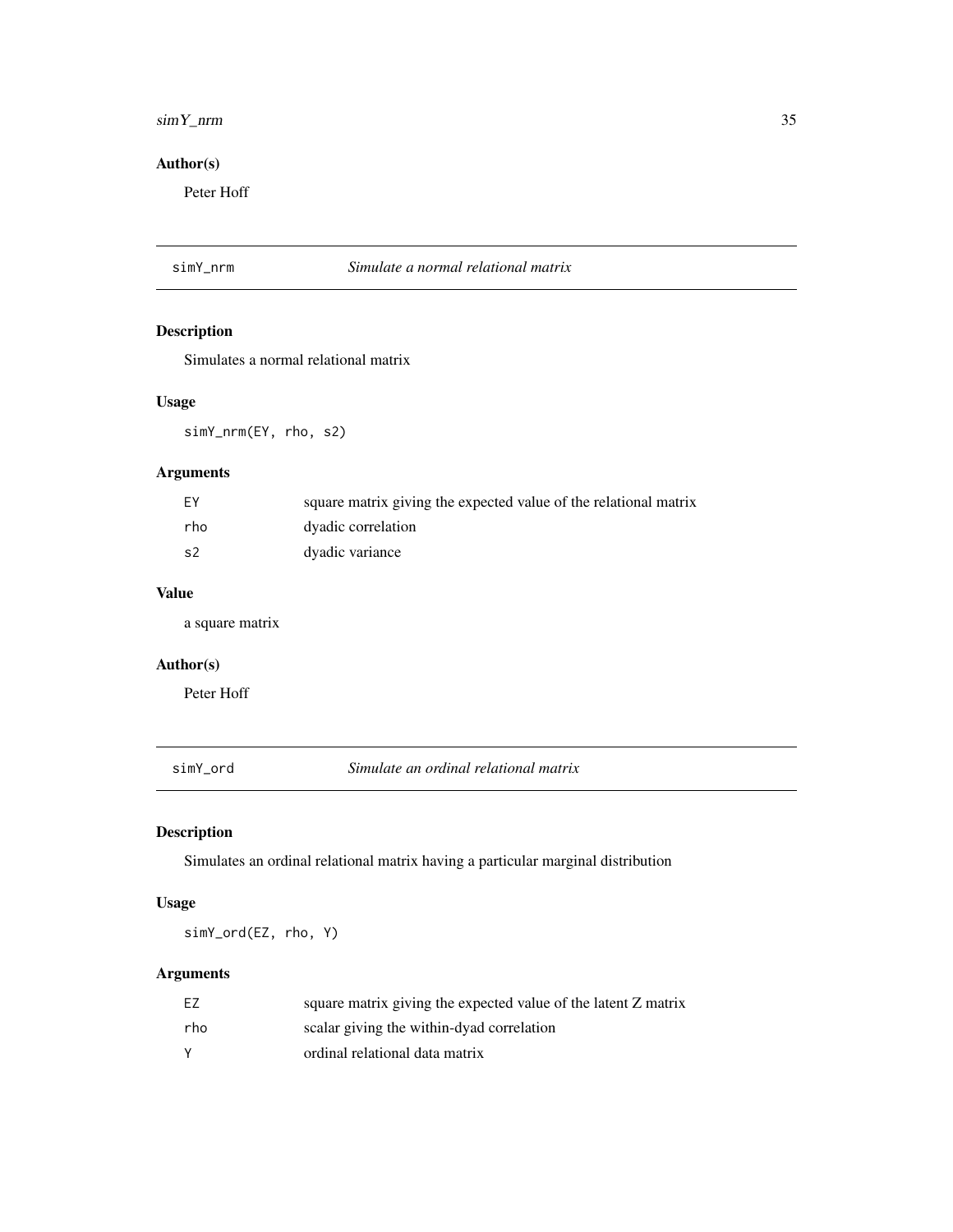### Value

a square matrix

### Author(s)

Peter Hoff

simY\_rrl *Simulate an relational matrix based on a relative rank nomination scheme*

### Description

Simulate an relational matrix based on a relative rank nomination scheme

### Usage

simY\_rrl(EZ, rho, odobs, YO)

### Arguments

| EZ    | a square matrix giving the expected value of the latent Z matrix           |
|-------|----------------------------------------------------------------------------|
| rho   | dyadic correlation                                                         |
| odobs | a scalar or vector giving the observed number of nominations for each node |
| Y0    | a square matrix identifying where missing values should be maintained      |

#### Value

a square matrix, where higher values represent stronger relationships

### Author(s)

<span id="page-35-0"></span>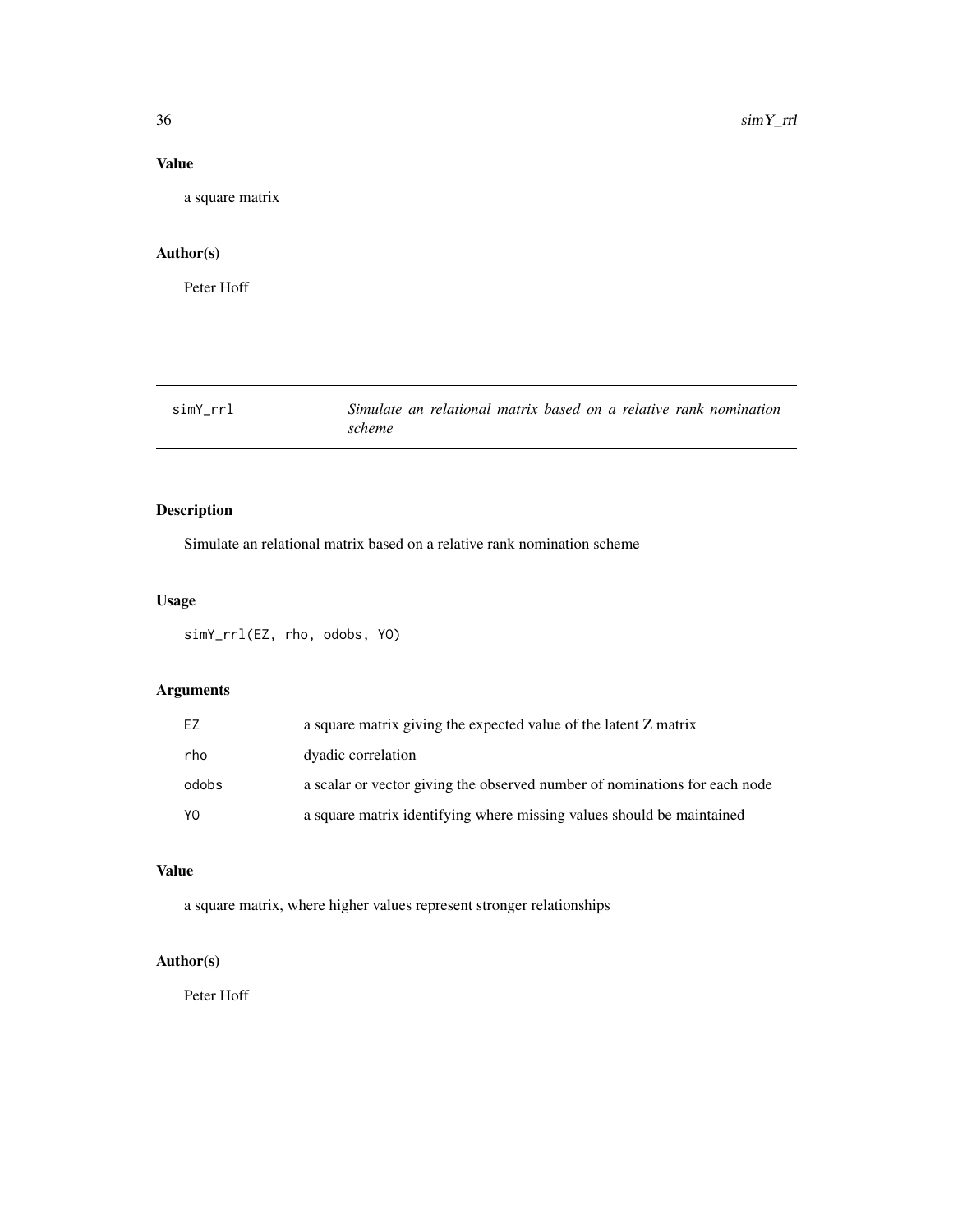<span id="page-36-0"></span>

Simulate Z given its expectation and covariance

### Usage

 $simZ(EZ, rho, s2 = 1)$ 

### Arguments

| F7             | expected value of Z |
|----------------|---------------------|
| rho            | dyadic correlation  |
| S <sub>2</sub> | dyadic variance     |

### Value

a simulated value of Z

### Author(s)

Peter Hoff

#### sm2el *Sociomatrix to edgelist*

### Description

Construction of an edgelist from a sociomatrix

### Usage

```
sm2el(sm,directed=TRUE)
```
### Arguments

| sm       | a sociomatrix with possibly valued relations                                 |
|----------|------------------------------------------------------------------------------|
| directed | if TRUE, only use the upper triangular part of the matrix to enumerate edges |

### Value

an edglist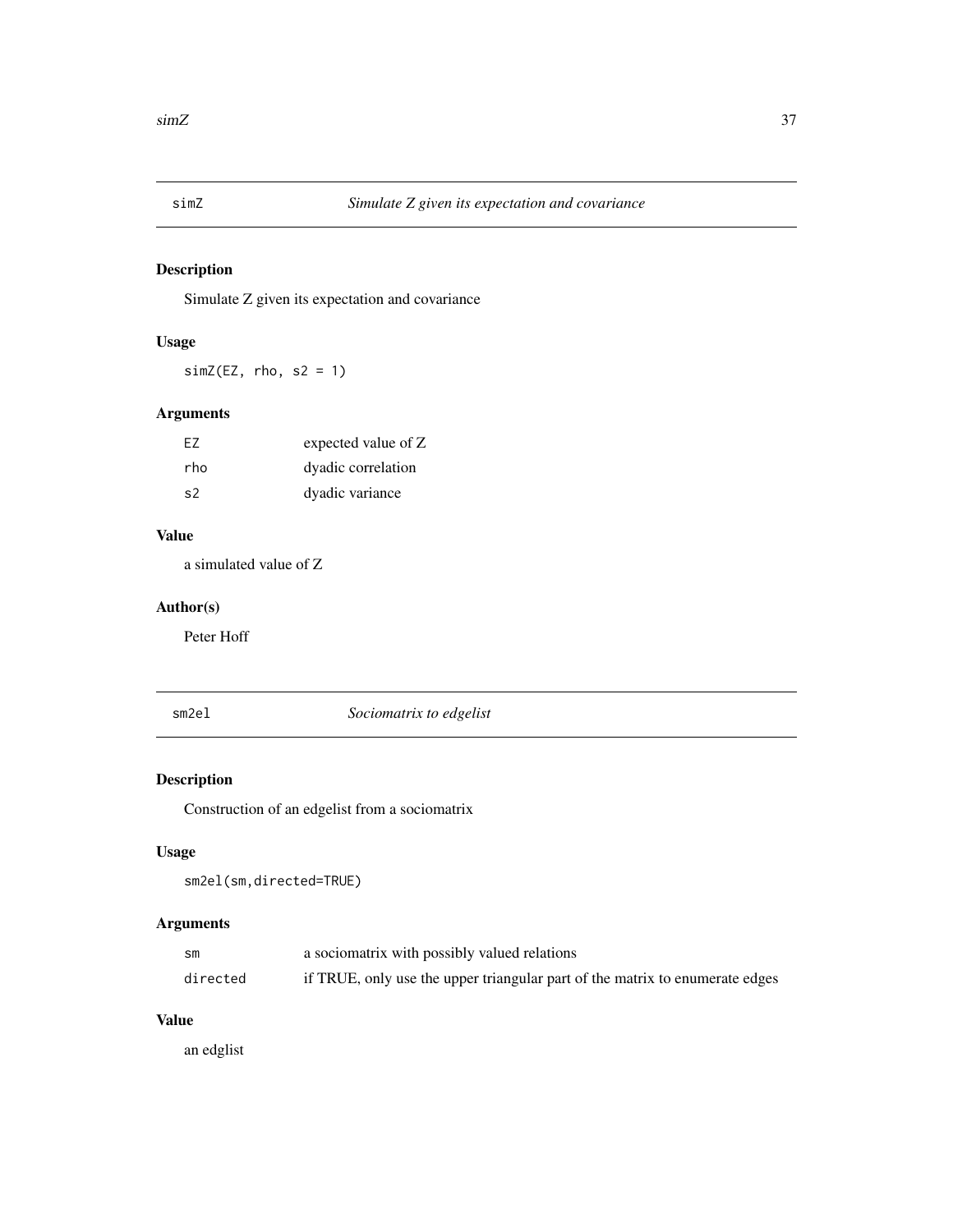### <span id="page-37-0"></span>38 summary.ame

### Author(s)

Peter Hoff

### Examples

Y<-matrix(rpois(10\*10,.5),10,10) ; diag(Y)<-NA E<-sm2el(Y)  $el2sm(E) - Y$ 

### summary.ame *Summary of an AME object*

### Description

Summary method for an AME object

#### Usage

## S3 method for class 'ame' summary(object, ...)

### Arguments

| object  | the result of fitting an AME model |
|---------|------------------------------------|
| $\cdot$ | additional parameters (not used)   |

### Value

a summary of parameter estimates and confidence intervals for an AME fit

### Author(s)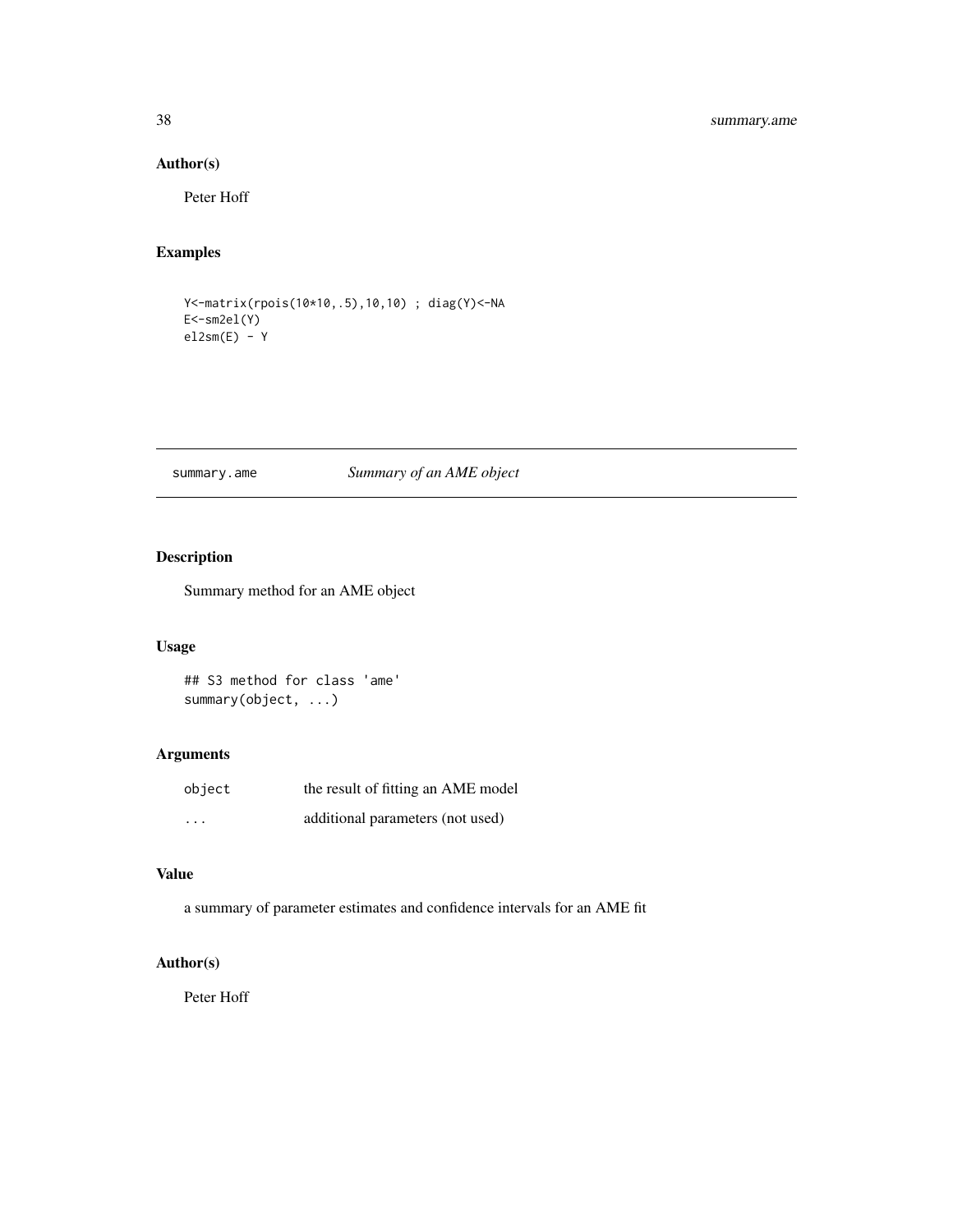<span id="page-38-0"></span>

Computes a matrix of expected values based on an array X of predictors and a vector beta of regression coefficients.

### Usage

Xbeta(X, beta)

### Arguments

| X    | an n by n by p array |
|------|----------------------|
| beta | a p by 1 vector      |

#### Value

An n by n matrix

### Author(s)

Peter Hoff

xnet *Network embedding*

### Description

Compute an embedding of a sociomatrix into a two-dimensional space.

#### Usage

```
xnet(Y, fm = suppressWarnings(require("network")), seed = 1)
```
### Arguments

|      | (square matrix) The sociomatrix.                                                                            |
|------|-------------------------------------------------------------------------------------------------------------|
| fm   | (logical scalar) If TRUE, the Fruchterman-Reingold layout will be used (re-<br>quires the network package). |
| seed | (integer) The random seed (the FR layout is random).                                                        |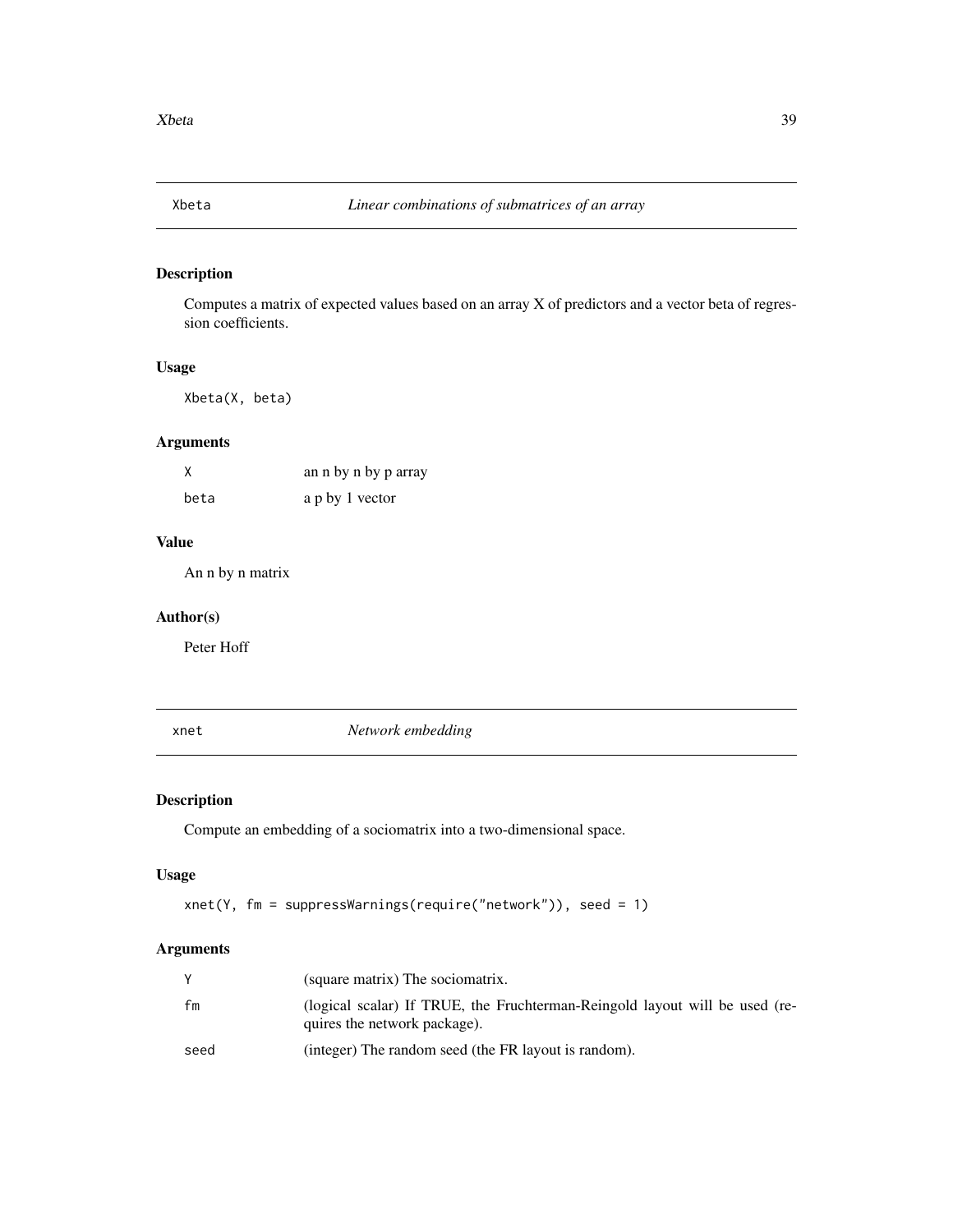#### <span id="page-39-0"></span>Details

Coordinates are obtained using the Fruchterman-Reingold layout if the package network is installed, and otherwise uses the first two eigenvectors the sociomatrix.

#### Value

(matrix) A matrix of two-dimensional coordinates.

#### Author(s)

Peter Hoff

#### Examples

```
data(addhealthc3)
Y<-addhealthc3$Y
X<-xnet(Y)
netplot(Y,X)
```
YX\_bin *binary relational data and covariates*

#### Description

a synthetic dataset that includes binary relational data as well as information on eight covariates

#### Usage

```
data(YX_bin)
```
#### Format

The format is: List of 2 \$ Y: num [1:100, 1:100] NA 0 0 0 0 0 0 0 0 1 ... \$ X: num [1:100, 1:100, 1:8] 1 1 1 1 1 1 1 1 1 1 ... ..- attr(\*, "dimnames")=List of 3 .. ..\$ : NULL .. ..\$ : NULL .. ..\$ : chr [1:8] "intercept" "rgpa" "rsmoke" "cgpa" ...

#### Examples

```
data(YX_bin)
gofstats(YX_bin$Y)
```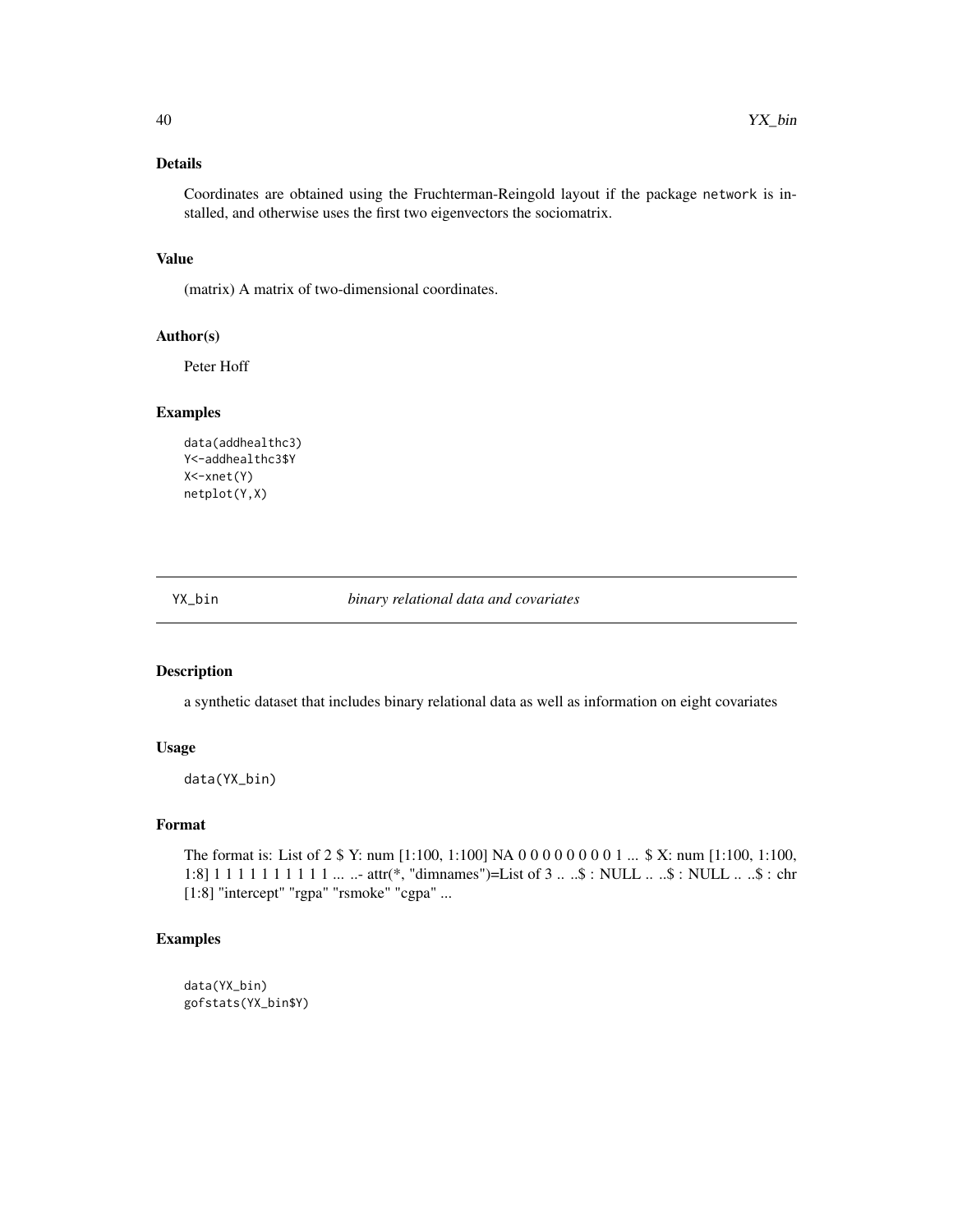<span id="page-40-0"></span>

a synthetic dataset that includes longitudinal binary relational data as well as information on covariates

### Usage

data(YX\_bin\_long)

### Format

a list

### Examples

data(YX\_bin\_long) gofstats(YX\_bin\_long\$Y[,,1])

YX\_cbin *Censored binary nomination data and covariates*

#### Description

a synthetic dataset that includes relational data where the number of nominations per row is censored at 10, along with information on eight covariates

#### Usage

data(YX\_cbin)

### Format

The format is: List of 2 \$ Y: num [1:100, 1:100] NA 0 0 0 1 0 0 0 0 3 ... \$ X: num [1:100, 1:100, 1:8] 1 1 1 1 1 1 1 1 1 1 ... ..- attr(\*, "dimnames")=List of 3 .. ..\$ : NULL .. ..\$ : NULL .. ..\$ : chr [1:8] "intercept" "rgpa" "rsmoke" "cgpa" ...

### Examples

data(YX\_cbin) gofstats(YX\_cbin\$Y)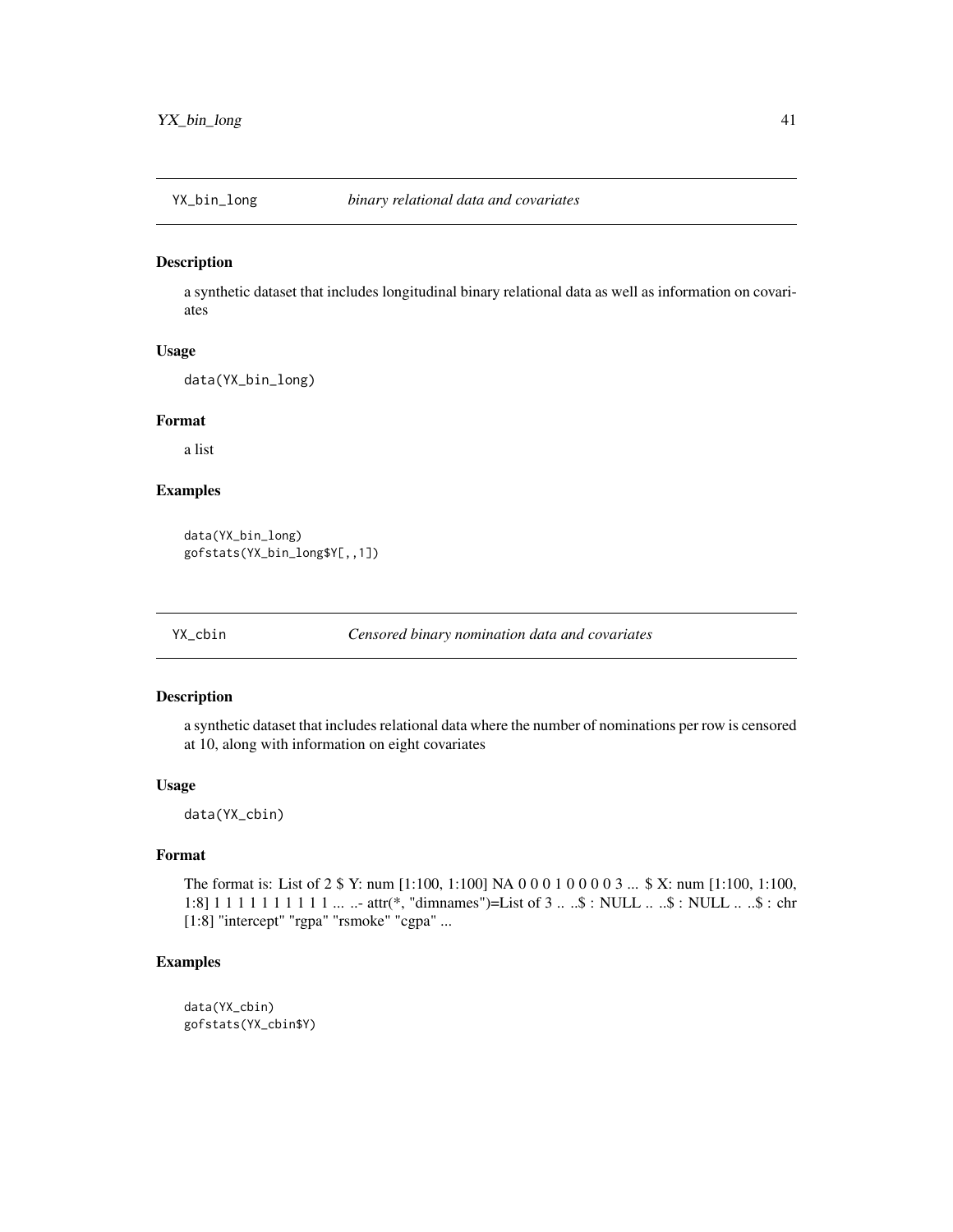<span id="page-41-0"></span>

a synthetic dataset that includes fixed rank nomination data as well as information on eight covariates

#### Usage

data(YX\_frn)

#### Format

The format is: List of 2 \$ Y: num [1:100, 1:100] NA 0 0 0 1 0 0 0 0 3 ... \$ X: num [1:100, 1:100, 1:8] 1 1 1 1 1 1 1 1 1 1 ... ..- attr(\*, "dimnames")=List of 3 .. ..\$ : NULL .. ..\$ : NULL .. ..\$ : chr [1:8] "intercept" "rgpa" "rsmoke" "cgpa" ...

#### Examples

data(YX\_frn) gofstats(YX\_frn\$Y)

YX\_nrm *normal relational data and covariates*

#### Description

a synthetic dataset that includes continuous (normal) relational data as well as information on eight covariates

#### Usage

data(YX\_nrm)

#### Format

The format is: List of 2 \$ Y: num [1:100, 1:100] NA -4.05 -0.181 -3.053 -1.579 ... \$ X: num [1:100, 1:100, 1:8] 1 1 1 1 1 1 1 1 1 1 1 ... ..- attr(\*, "dimnames")=List of 3 ...  $\&$  : NULL ... . $\&$  : NULL ... ..\$ : chr [1:8] "intercept" "rgpa" "rsmoke" "cgpa" ...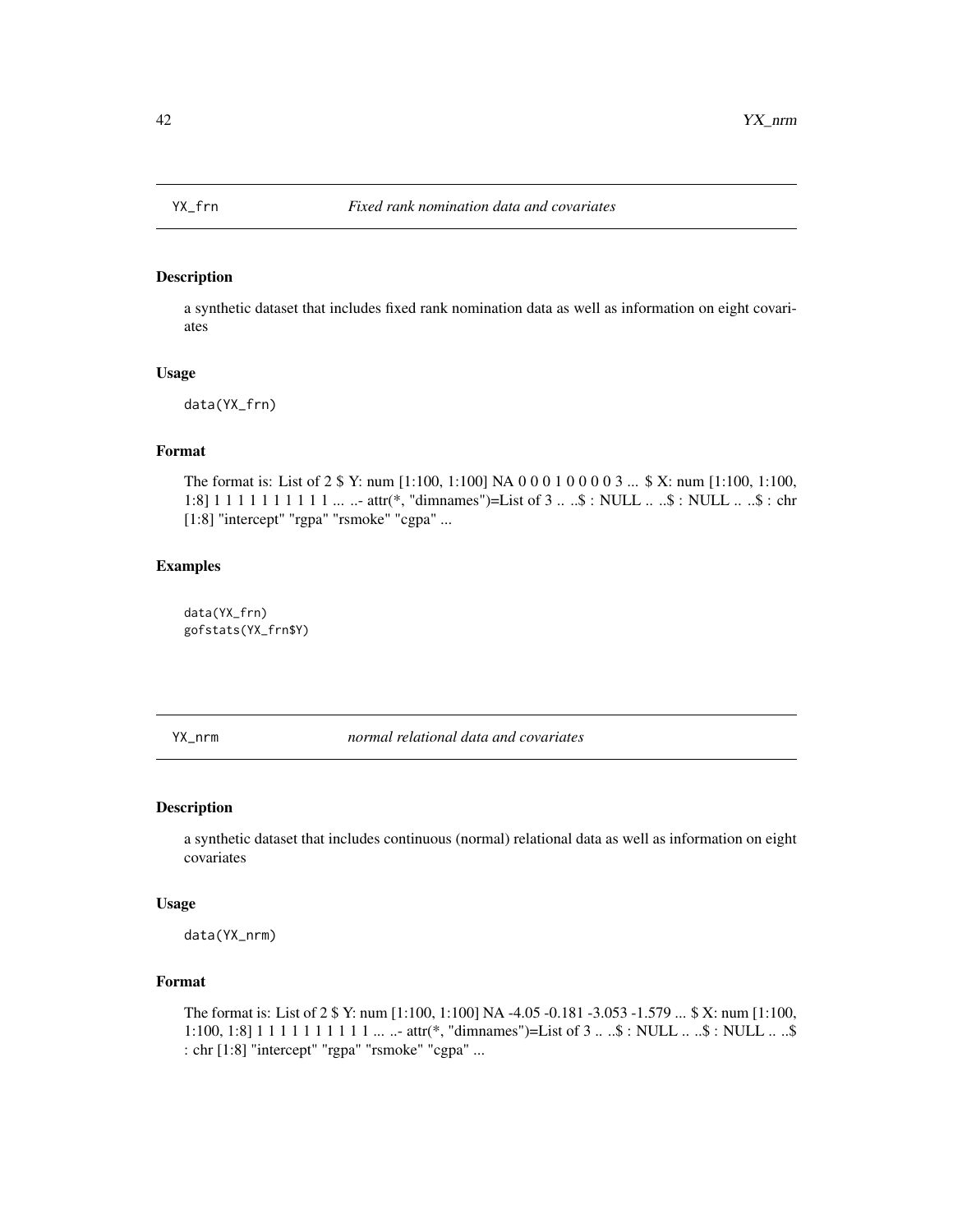#### <span id="page-42-0"></span>YX\_ord 43

### Examples

data(YX\_nrm) gofstats(YX\_nrm\$Y)

YX\_ord *ordinal relational data and covariates*

### Description

a synthetic dataset that includes ordinal relational data as well as information on seven covariates

#### Usage

data(YX\_ord)

#### Format

The format is: List of 2 \$ Y: num [1:100, 1:100] NA 0 3 0 3 1 0 1 1 0 ... \$ X: num [1:100, 1:100, 1:7] 1 1 1 1 1 1 1 1 1 1 ... ..- attr(\*, "dimnames")=List of 3 .. ..\$ : NULL .. ..\$ : NULL .. ..\$ : chr [1:7] "rgpa" "rsmoke" "cgpa" "csmoke" ...

### Examples

data(YX\_ord) gofstats(YX\_ord\$Y)

YX\_rrl *row-specific ordinal relational data and covariates*

### Description

a synthetic dataset that includes row-specific ordinal relational data as well as information on five covariates

### Usage

data(YX\_rrl)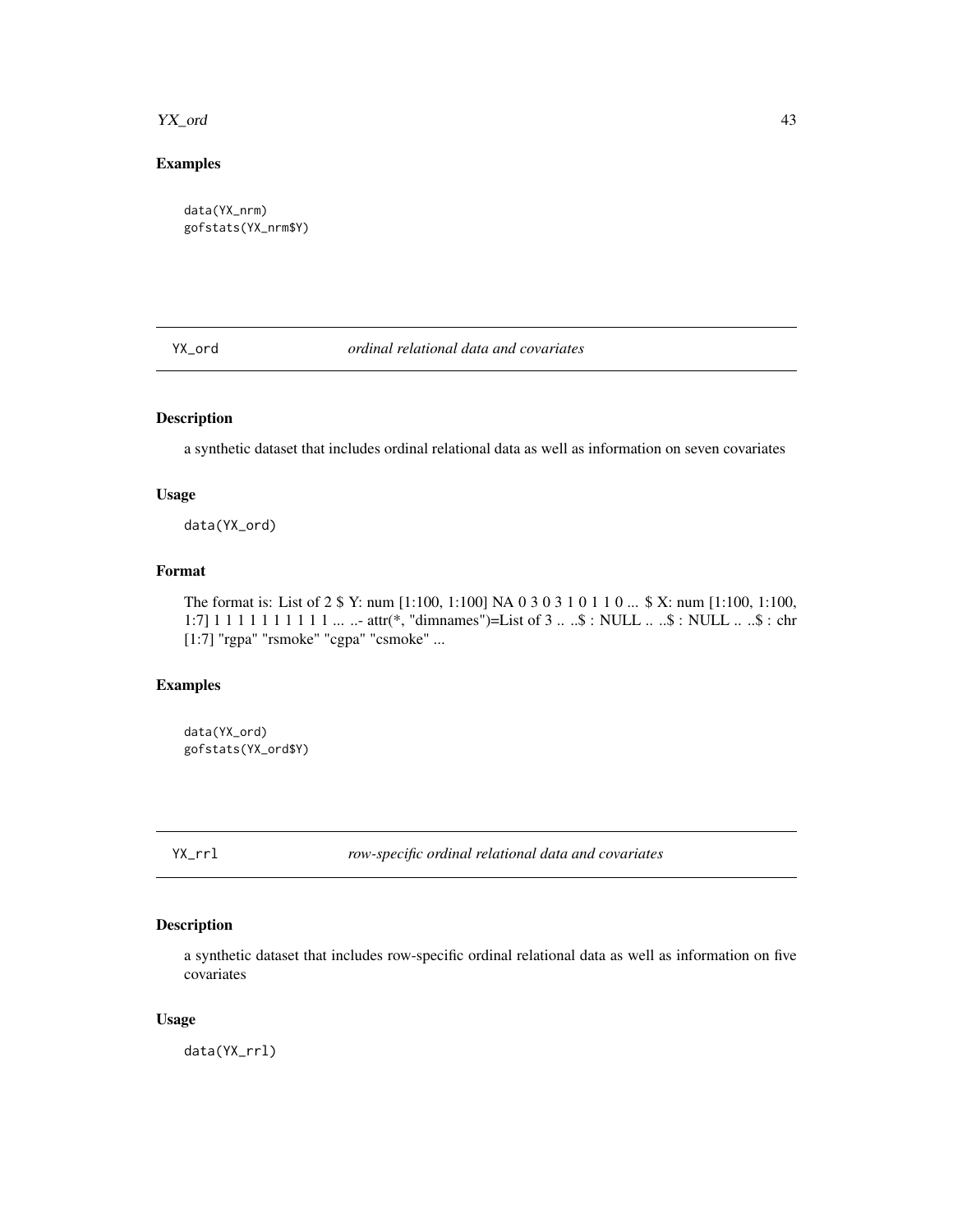### <span id="page-43-0"></span>Format

The format is: List of 2 \$ Y: num [1:100, 1:100] NA 0 3 0 3 1 0 1 1 0 ... \$ X: num [1:100, 1:100, 1:5] 1 1 1 1 1 1 1 1 1 1 ... ..- attr(\*, "dimnames")=List of 3 .. ..\$ : NULL .. ..\$ : NULL .. ..\$ : chr [1:5] "cgpa" "csmoke" "igrade" "ismoke" ...

### Examples

data(YX\_rrl) gofstats(YX\_rrl\$Y)

zscores *rank-based z-scores*

### Description

Computes the normal scores corresponding to the ranks of a data vector

### Usage

zscores(y)

#### Arguments

y a numeric vector

### Value

a numeric vector

#### Author(s)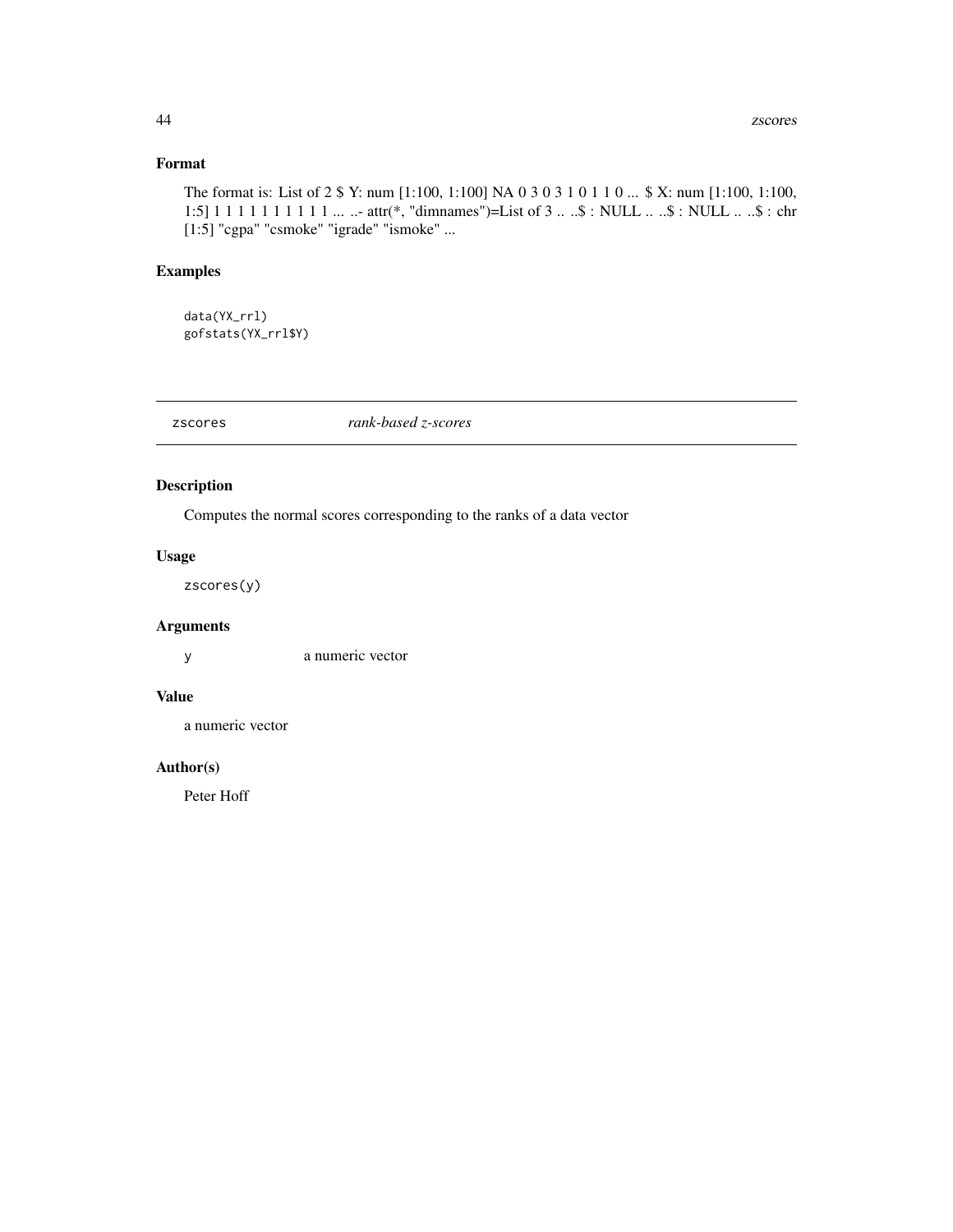# <span id="page-44-0"></span>Index

∗Topic datasets addhealthc3 , [4](#page-3-0) addhealthc9 , [4](#page-3-0) YX\_bin, [40](#page-39-0) YX\_bin\_long , [41](#page-40-0) YX\_cbin , [41](#page-40-0) YX\_frn , [42](#page-41-0) YX\_nrm , [42](#page-41-0) YX\_ord, [43](#page-42-0) YX\_rrl , [43](#page-42-0) ∗Topic package amen-package , [3](#page-2-0) addhealthc3 , [4](#page-3-0) addhealthc9 , [4](#page-3-0) addlines, [5](#page-4-0) ame , [6](#page-5-0) ame\_rep , [8](#page-7-0) amen *(*amen-package *)* , [3](#page-2-0) amen-package, [3](#page-2-0) circplot , [10](#page-9-0) coldwar , [11](#page-10-0) comtrade , [11](#page-10-0) design\_array , [12](#page-11-0) dutchcollege, [12](#page-11-0) el2sm , [13](#page-12-0) gofstats , [14](#page-13-0) IR90s , [15](#page-14-0) lazegalaw , [15](#page-14-0) mhalf, 1<mark>6</mark> netplot , [17](#page-16-0)

plot.ame , [18](#page-17-0)

raSab\_bin\_fc , [18](#page-17-0) raSab\_cbin\_fc , [19](#page-18-0) raSab\_frn\_fc , [20](#page-19-0) rbeta\_ab\_fc , [21](#page-20-0) rbeta\_ab\_rep\_fc , [22](#page-21-0) rmvnorm , [22](#page-21-0) rrho\_mh , [23](#page-22-0) rrho\_mh\_rep , [24](#page-23-0) rs2\_fc , [24](#page-23-0) rs2\_rep\_fc , [25](#page-24-0) rUV\_fc , [26](#page-25-0) rUV\_rep\_fc , [26](#page-25-0) rUV\_sym\_fc , [27](#page-26-0) rwish , [28](#page-27-0) rZ\_bin\_fc , [29](#page-28-0) rZ\_cbin\_fc , [29](#page-28-0) rZ\_frn\_fc , [30](#page-29-0) rZ\_nrm\_fc , [31](#page-30-0) rZ\_ord\_fc , [32](#page-31-0) rZ\_rrl\_fc , [32](#page-31-0) sampsonmonks, [33](#page-32-0) sheep, [33](#page-32-0) simY\_bin , [34](#page-33-0) simY\_frn , [34](#page-33-0) simY\_nrm , [35](#page-34-0) simY\_ord , [35](#page-34-0) simY\_rrl , [36](#page-35-0) simZ , [37](#page-36-0) sm2el , [37](#page-36-0) summary.ame, [38](#page-37-0) Xbeta , [39](#page-38-0) xnet , [39](#page-38-0) YX\_bin , [40](#page-39-0) YX\_bin\_long , [41](#page-40-0) YX\_cbin , [41](#page-40-0) YX\_frn , [42](#page-41-0)

YX\_nrm , [42](#page-41-0)